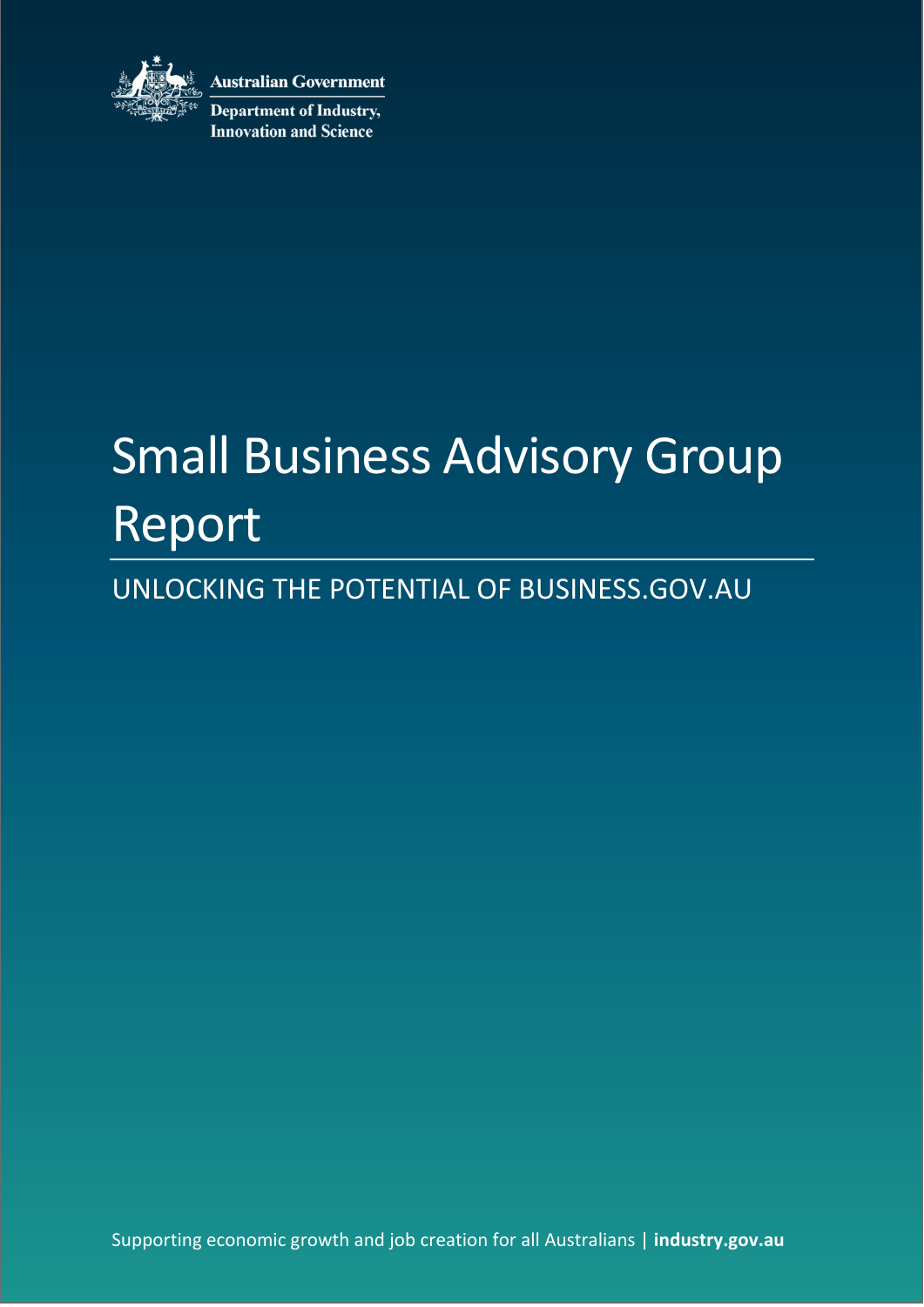### Copyright

### **© Commonwealth of Australia 2019**

### **Ownership of intellectual property rights**

Unless otherwise noted, copyright (and any other intellectual property rights, if any) in this publication is owned by the Commonwealth of Australia.

### **Creative Commons licence**



### **Attribution**

### **CC BY**

All material in this publication is licensed under a Creative Commons Attribution 4.0 International Licence, save for content supplied by third parties, logos, any material protected by trademark or otherwise noted in this publication, and the Commonwealth Coat of Arms.

Creative Commons Attribution 4.0 International Licence is a standard form licence agreement that allows you to copy, distribute, transmit and adapt this publication provided you attribute the work. A summary of the licence terms is available from<https://creativecommons.org/licenses/by/4.0/>

The full licence terms are available from<https://creativecommons.org/licenses/by/4.0/legalcode>

Content contained herein should be attributed as *Report title, Australian Government Department of Industry, Innovation and Science*.

### Disclaimer

The Australian Government as represented by the Department of Industry, Innovation and Science has exercised due care and skill in the preparation and compilation of the information and data in this publication. Notwithstanding, the Commonwealth of Australia, its officers, employees, or agents disclaim any liability, including liability for negligence, loss howsoever caused, damage, injury, expense or cost incurred by any person as a result of accessing, using or relying upon any of the information or data in this publication to the maximum extent permitted by law. No representation expressed or implied is made as to the currency, accuracy, reliability or completeness of the information contained in this publication. The reader should rely on their own inquiries to independently confirm the information and comment on which they intend to act. This publication does not indicate commitment by the Australian Government to a particular course of action.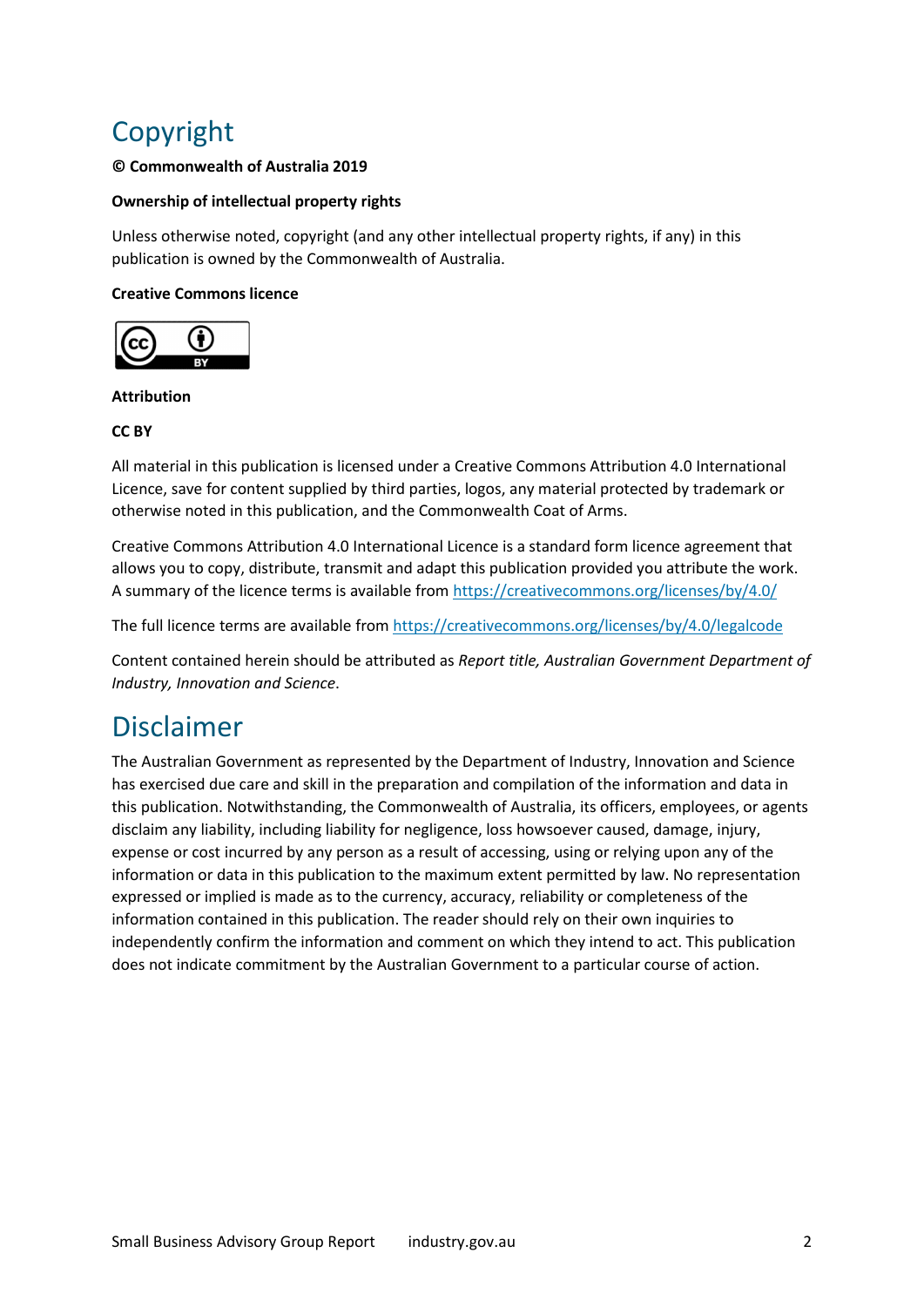### **Contents**

| 1. |                                                                                      |  |  |  |
|----|--------------------------------------------------------------------------------------|--|--|--|
| 2. | Functionality - improving how business.gov.au works and how information is found  15 |  |  |  |
| 3. |                                                                                      |  |  |  |
| 4. |                                                                                      |  |  |  |
| 5. |                                                                                      |  |  |  |
|    |                                                                                      |  |  |  |
|    |                                                                                      |  |  |  |
|    |                                                                                      |  |  |  |
|    |                                                                                      |  |  |  |
|    |                                                                                      |  |  |  |
|    | Appendix 4. Recommendations from the Small Business Digital Taskforce (2018)  24     |  |  |  |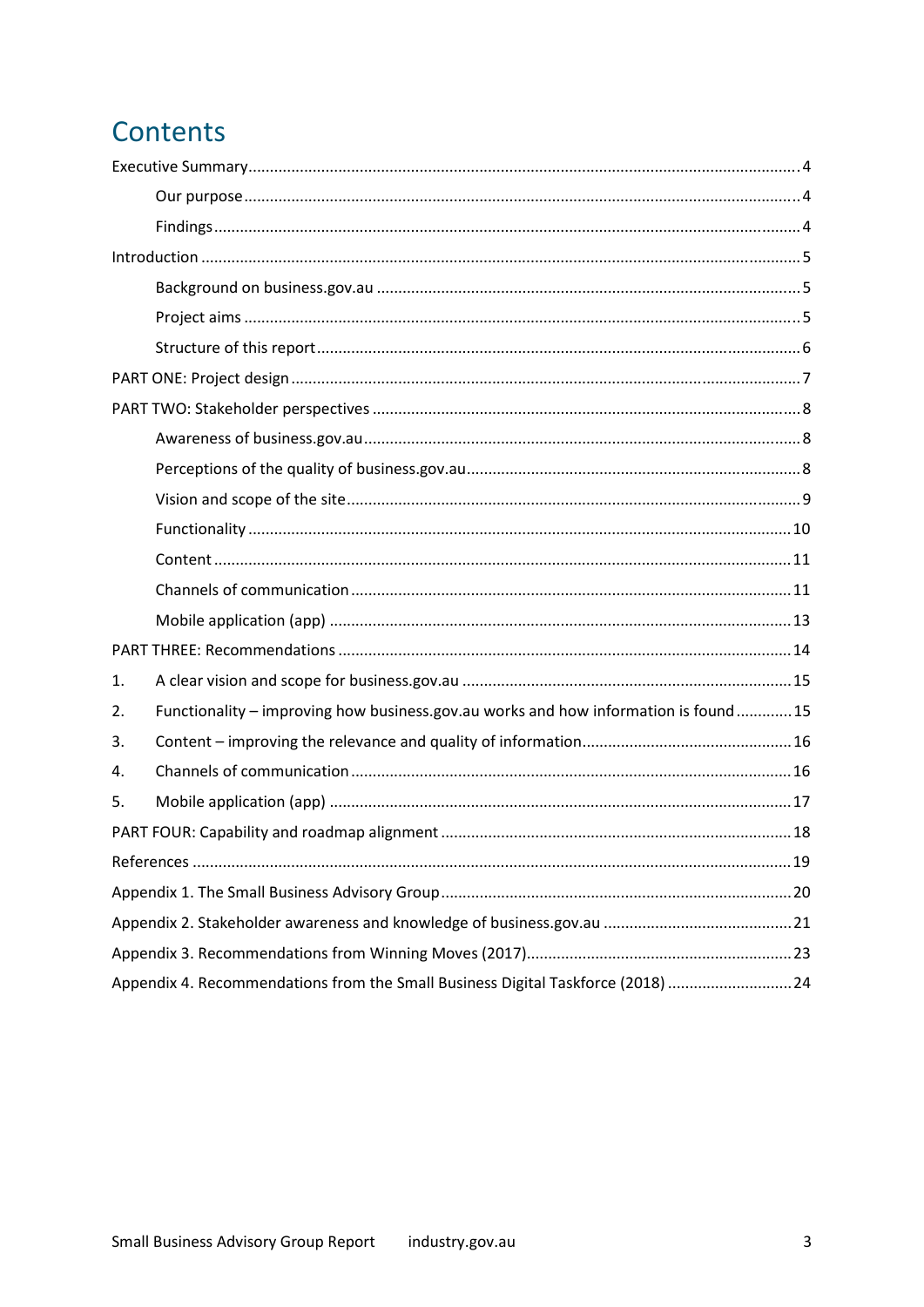# <span id="page-3-0"></span>Executive Summary

### <span id="page-3-1"></span>Our purpose

The purpose of this review is to assess whether the needs and aspirations of small and family business owners are being supported effectively by [business.gov.au](http://www.business.gov.au/) and to provide recommendations on how the website could be enhanced.

This report presents a synthesis of stakeholder perspectives on the strengths, weaknesses and emerging digital opportunities for enhancing the quality of business.gov.au and enriching the service experience of small and family business owners.

The recommendations draw on analysis of three data sets, which focus on user and stakeholder perspectives on the quality of the business.gov.au experience:

- 1. a survey of the views of the Small Business Advisory Group;
- 2. quantitative surveys of small business users conducted by the Department of Industry, Innovation and Science in 2013, 2015 and 2017 (Winning Moves, 2017); and
- 3. the outcomes of two co-design workshops conducted with members of the Advisory Group.

The data and insights generated from these sources provide the Minister for Industry, Science and Technology and Minister for Small and Family Business, Skills and Vocational Education with a robust evidence base to support the recommendations outlined in this report.

### <span id="page-3-2"></span>Findings

The findings from the analysis of these three data sets suggest that there are four key areas of focussed improvement for business.gov.au. The recommendations include:

- 1. clarifying the vision and scope of business.gov.au;
- 2. improving the functionality of the site and how information is found;
- 3. enhancing the relevance and quality of its content; and
- 4. heightening stakeholder awareness of the site through strategic channels of communication.

It is recognised that over the past five years capability has been built within the Department of Industry, Innovation and Science to meet the challenges of user centred design, personalisation and digital innovation. We believe that these recommendations will go a long way towards unlocking the potential of business.gov.au – noting that some of this work is already in progress or planned by the Department of Industry, Innovation and Science in the site's current roadmap.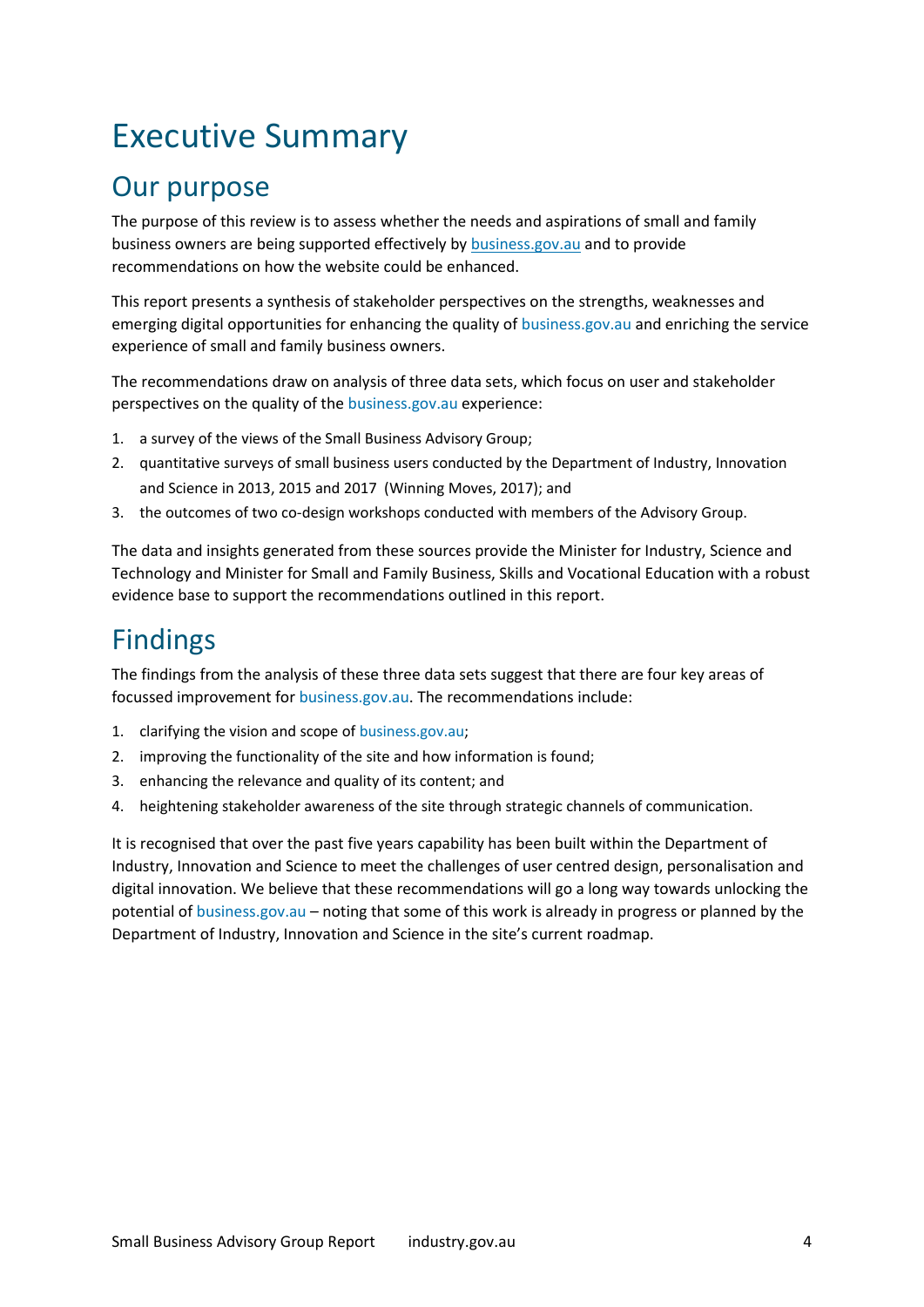# <span id="page-4-0"></span>Introduction

### <span id="page-4-1"></span>Background on business.gov.au

business.gov.au is an online government resource for the Australian business community which has been operational for 20 years. business.gov.au is designed as a one-stop shop for businesses, providing access to government information and assistance to plan, start and grow a business.

In 2018, business.gov.au recorded 9.7 million web sessions and 6.5 million website users. In 2017, research revealed that 60 per cent of businesses were aware of the site, 81 per cent of the businesses aware of the site identified as small businesses (0-19 employees) and 30 per cent of businesses had saved money due to free information and advice received from business.gov.au.

The team behind business.gov.au conducts frequent research with real businesses to test concepts and hypotheses. In 2018, user research and testing was conducted with 1,812 participants from a range of industries, locations and business sizes. Insights about business.gov.au were gathered on a range of topics including the labels used on menus and navigational elements, the structure and categorisation of information, the ability to find government support on the site, and information to help start a business. The frequency of testing ensures that future enhancements to both content and functionality reflect and keep pace with the changing business landscape and emerging technologies that can enable an improved user experience.

### <span id="page-4-2"></span>Project aims

The Small Business Advisory Group was established in February 2019 to advise the Minister for Industry, Science and Technology and Minister for Small and Family Business, Skills and Vocational Education on the role of business.gov.au in supporting small and family businesses. $1$ 

The purpose of the Advisory Group is to:

*"ensure [business.gov.au c](http://www.business.gov.au/)ontinues to fulfil its objectives as a whole-of-government onestop-shop to support Australian businesses, with a stronger focus on small and family businesses"*.

The Advisory Group members have been tasked with sharing insights and data about the needs of small business owners and the role that business.gov.au can play in supporting those needs.

Members have been asked to specifically consider:

- the vision for the site and changes required to deliver on this;
- identifying key information that is not included on the site and whether any existing information should be removed;
- improvements to the site for both functionality and useability;
- whether an application for small and family businesses should be developed; and
- the capabilities required to deliver the site's objectives on an ongoing basis.

<u>.</u>

<sup>&</sup>lt;sup>1</sup> See Appendix 1 for a list of members.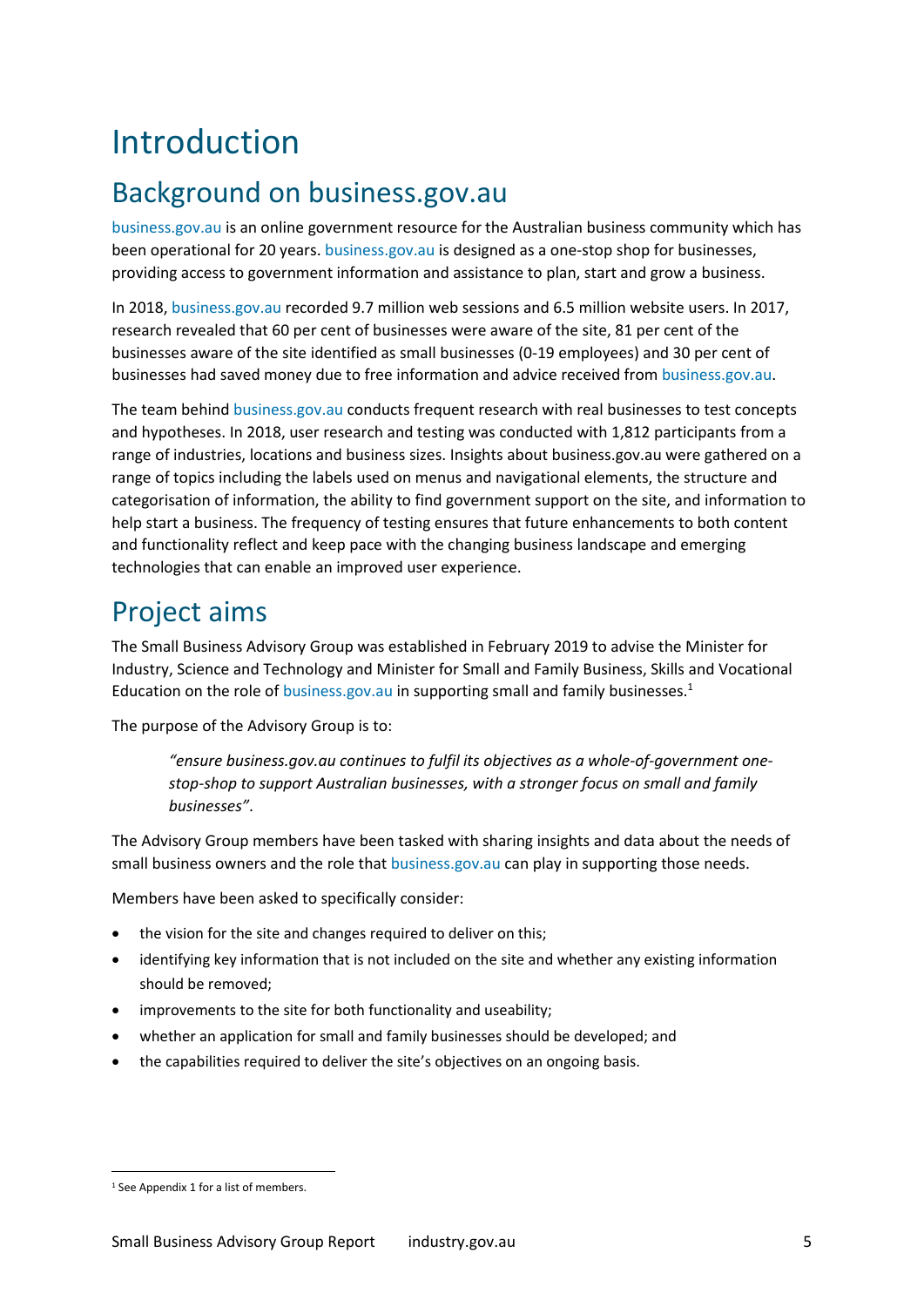### <span id="page-5-0"></span>Structure of this report

This report is organised into four parts:

- **PART ONE: Project design** provides an overview of the research design informing the development of this project.
- **PART TWO: Stakeholder perspectives** presents stakeholder perspectives on the awareness and quality of the business.gov.au, focusing on the vision and scope of the site, its functionality, content and channels of communication.
- **PART THREE: Recommendations** presents a set of recommendations for enhancing the quality of the business.gov.au user experience.
- **PART FOUR: Capability and roadmap alignment** includes an assessment of the Department of Industry, Innovation and Science's ability to deliver on the key recommendations of this report.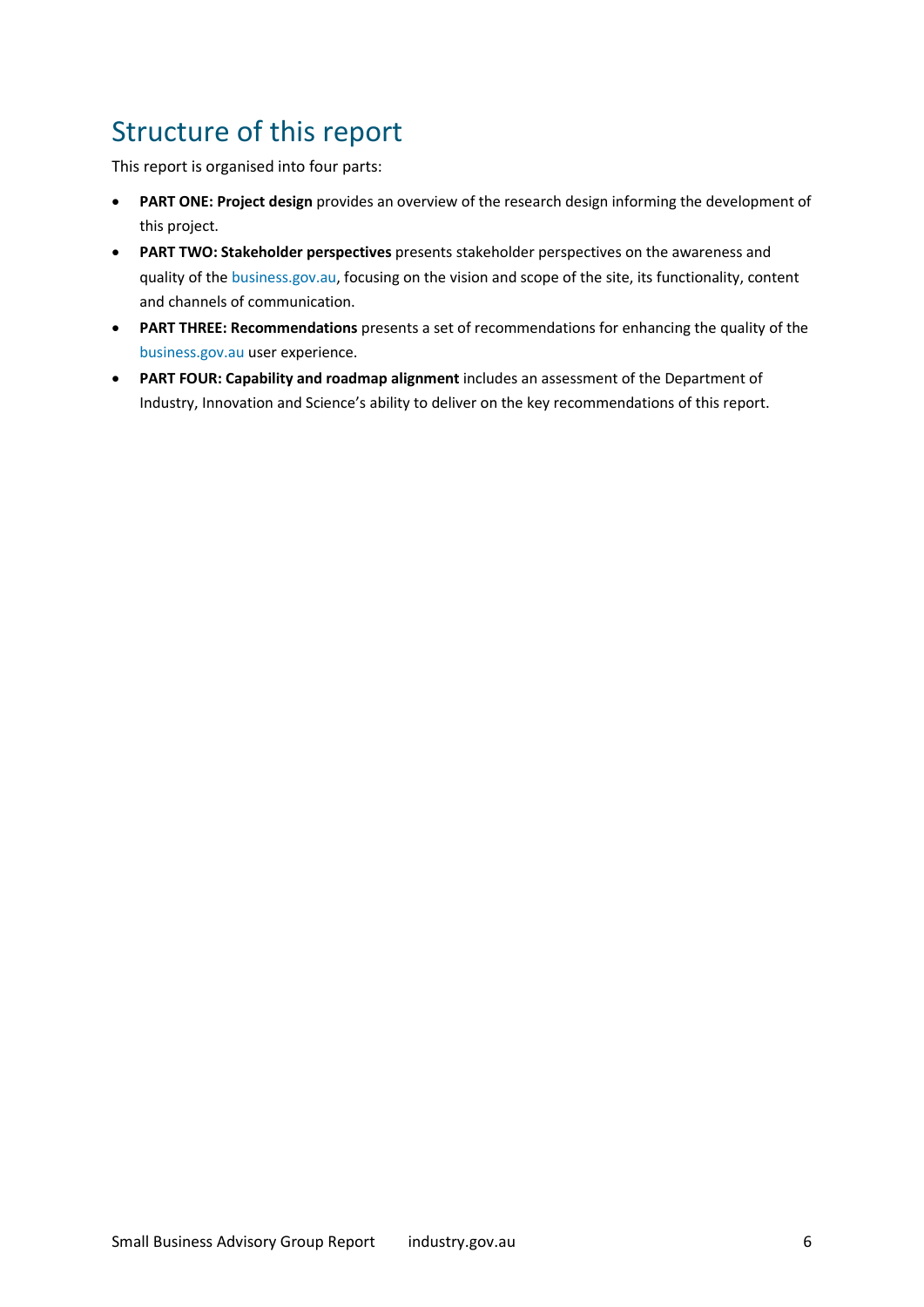# <span id="page-6-0"></span>PART ONE: Project design

The design of this project is outlined in Figure 1.



### *Figure 1. Project design*

A mixed methods approach to data collection was used including:

- analysis of existing departmental data on user and stakeholder perspectives on the quality of the business.gov.au service experience;
- a survey of the awareness of Advisory Group members of business.gov.au and an assessment of their perceptions of its utility in supporting the needs of small and family business owners;
- two co-design workshops were held with members of the Small Business Advisory Group and the Minister for Industry, Science and Technology and Minister for Small and Family Business, Skills and Vocational Education to review the evidence and craft a set of recommendations for enhancing the quality of the business.gov.au service experience; and
- out-of-session consultations with members on the recommendations and draft report.

This project is designed to enable the Advisory Group to assess and provide recommendations on the current and future design of business.gov.au focusing on issues of vision and scope, functionality, content and channels of communication.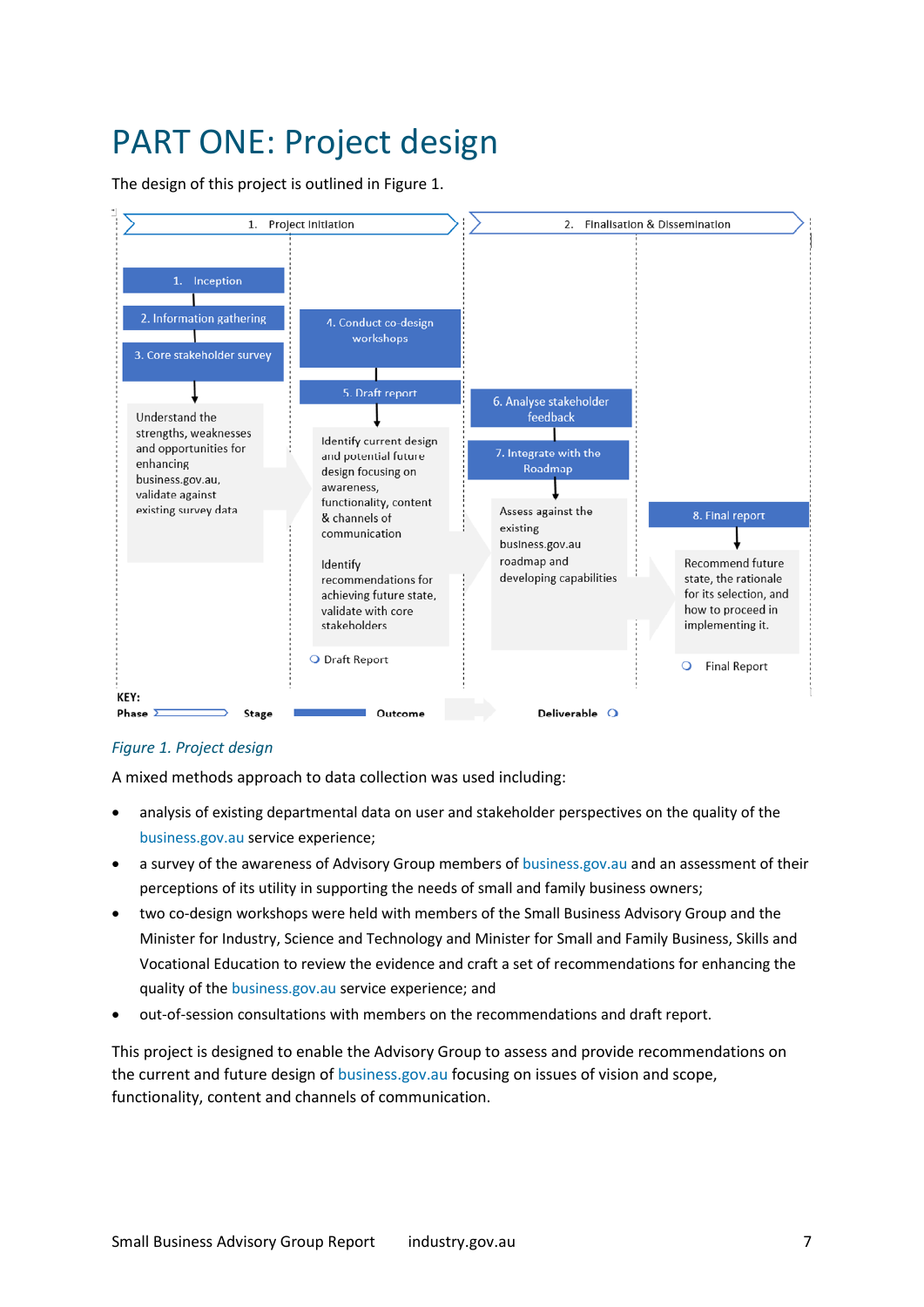# <span id="page-7-0"></span>PART TWO: Stakeholder perspectives

### <span id="page-7-1"></span>Awareness of business.gov.au

General user awareness of business.gov.au is increasing. [Figure 2](#page-7-3) shows that in 2017, 60 per cent of all businesses were aware of the site: 44 per cent without prompting and a further 16 per cent following a description of the site. This marks a clear increase from previous evaluations (50 per cent in 2015; 40 per cent in 2013; 41 per cent in 2011 (Winning Moves, 2017)).

Generally members of the Advisory Group do not use business.gov.au often, however some members had more knowledge and awareness of the site (see Advisory Group survey results in Appendix 2, Charts 1 and 2). Members use the site to find out: "how to register a business name"; retrieve "information about grants and government programs"; access "HR-oriented information"; and access "tools and templates". This suggests the need to work on ways to enhance stakeholder awareness of business.gov.au. Advisory Group perceptions of the quality of business.gov.au are encapsulated in a quotation from the Advisory Group survey: "a great but largely unknown resource".



<span id="page-7-3"></span>

### <span id="page-7-2"></span>Perceptions of the quality of business.gov.au

Four measures were used to assess Advisory Group members' perceptions of the quality of business.gov.au through our survey instrument. We asked the Group to: 1) assess ease of access; 2) capture in one word how they would describe business.gov.au; 3) identify its strengths and, 4) its weaknesses (frustrations). No significant access barriers were identified and only two members out of ten were unlikely "to recommend business.gov.au to a colleague or friend". It is evident, however, that once the resource was brought to the attention of group members the feedback was much more positive – "useful", "informative", "comprehensive", "helpful", "potential", and "seems simple".

This is consistent with user perspectives where satisfaction with business.gov.au is high (93 per cent) (Winning Moves, 2017). In this research, to further gauge satisfaction, users were asked to what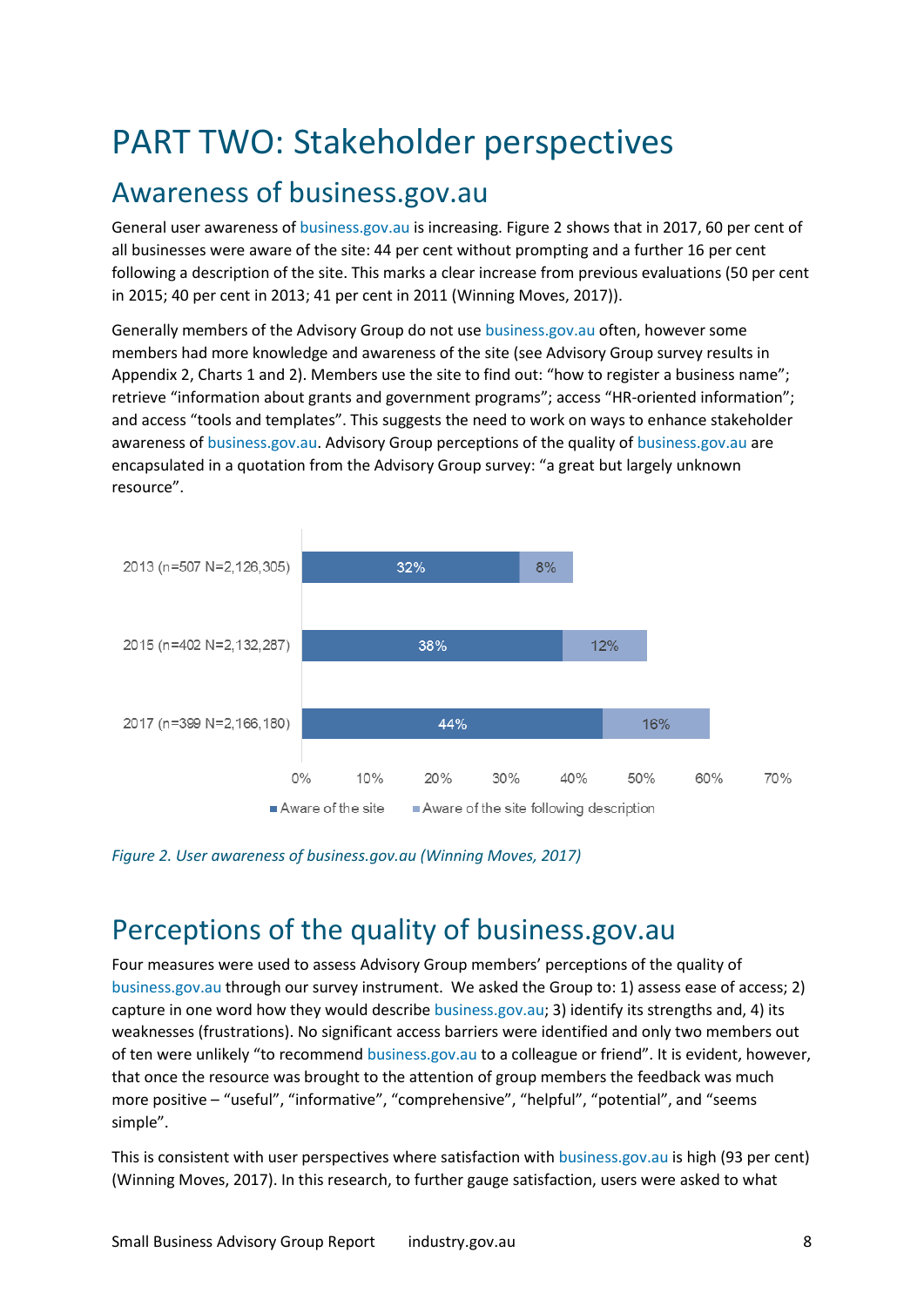extent they agreed or disagreed with a series of prompted statements regarding site content relevance, reliability, clarity and access (see Figure 3). In the main, responses were very positive with some concerns over navigation, access to a comprehensive information base and interaction with government through a single business service.



*Figure 3 User perceptions about business.gov.au's quality (Winning Moves, 2017)* 

### <span id="page-8-0"></span>Vision and scope of the site

The Advisory Group agreed that further work is required to clarify the vision and scope for the site. business.gov.au's vision is to offer simple and convenient access to government information, assistance, forms and services businesses need. Members agreed with this vision, but noted that its current impact is diluted due to multiple government agencies and technologies targeting the same audience with similar content.

Clarity of content ownership and links with other government agencies' content, would improve the concentration of relevant information for small business. This requires a more coordinated approach across government to enhance the experience of users and to maximise the investment by government. This is supported by the Digital Transformation Agency's recommendations for agencies' digital platforms to "break down silos and remove duplication, resulting in a unified, seamless experience for people and businesses" (Digital Transformation Agency, 2018) and the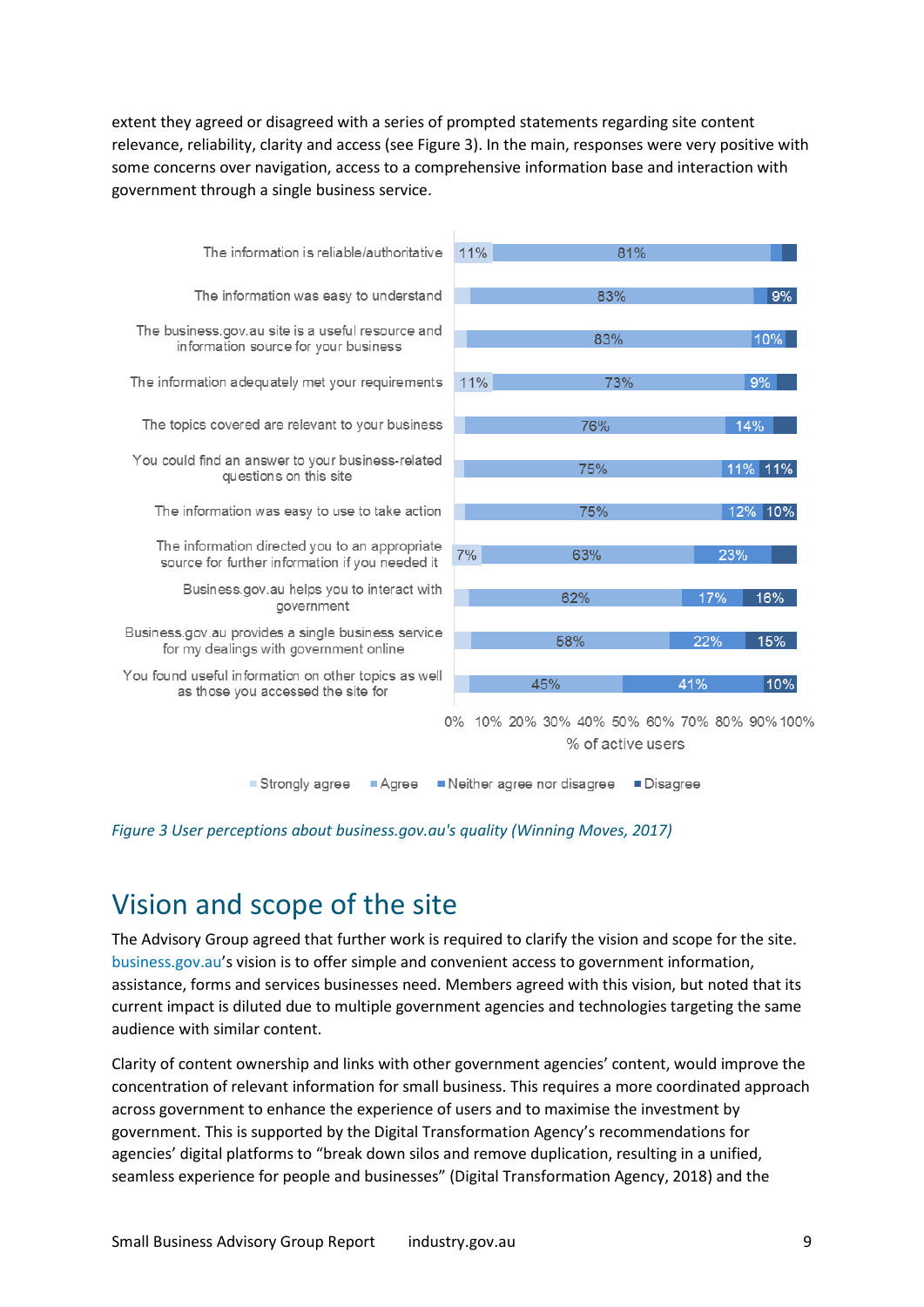Winning Moves Stakeholder Research report, which was "supportive of the amalgamation of content and 'one stop shop'" noting the "time saving this brings" (Winning Moves, 2017).

Members also noted that the site needs to present "hot-topic" or timely content in a more integrated and dynamic way to align with the site's vision as a one-stop shop.

### <span id="page-9-0"></span>Functionality

The Advisory Group survey findings suggest that recent improvements made to business.gov.au have improved the functionality of the site but need to be better promoted. In particular, there is strong endorsement of the step-by-step guide to starting a business in Australia and the revised homepage, menu and ways to categorise information. However, certain navigation problems were identified suggesting the need to work on the linear flow of content, signposting and the simplification of content. This observation was also in keeping with user perspectives (Winning Moves, 2017).

business.gov.au regularly conducts research with businesses to find out how they use the website and what other features they'd like to see developed. In the Advisory Group survey, the members were presented with a list of user challenges and potential improvements to the website, drawn from previous user research. Members were asked to rank these user challenges and the results demonstrated the importance of improving website navigation, the capacity for users to "save" business information, updating users on legislative changes and the personalisation and targeting of grants information to specific users.

In the first co-design workshop, group members drilled down in more detail to generate ideas for enhancing the functionality of the site. A key theme emerged during discussion around the importance of early identification of what users are looking for:

- the site should identify different user types (personas) and different needs (user journeys). These could be related to the business life cycle or key business problems (e.g. I need to hire staff) and should be based on user research.
- the site needs some method of triaging what people are looking for this may be a more sophisticated search capability, or a series of quick questions or options to point users to particular information. This could be associated with the business growth journey map which identifies key business growth stages and possible pain points, questions and information sources.
- the aim is to direct users quickly to relevant content, pertinent to their current needs.

A particular concern was also flagged with respect to identifying possible grant opportunities. It was suggested that grant searching and associated metadata was not fit for purpose – "it is very difficult to identify a grant that could be beneficial", "it is difficult to know what is available for a particular type of business and for a particular purpose". In the second co-design workshop, members suggested that search results could be segmented to more clearly identify grants and other types of assistance that directly match search criteria, and ones that are less relevant but potentially related.

Members further explored options to present relevant information for a user's current needs in the second co-design workshop. This included a detailed discussion of whether any existing datasets (such as Australian Business Number) could be used for a login to tailor a user's experience on the site.

The personalisation features and content redesign project in progress by the Department of Industry, Innovation and Science was presented to members at the second co-design workshop. The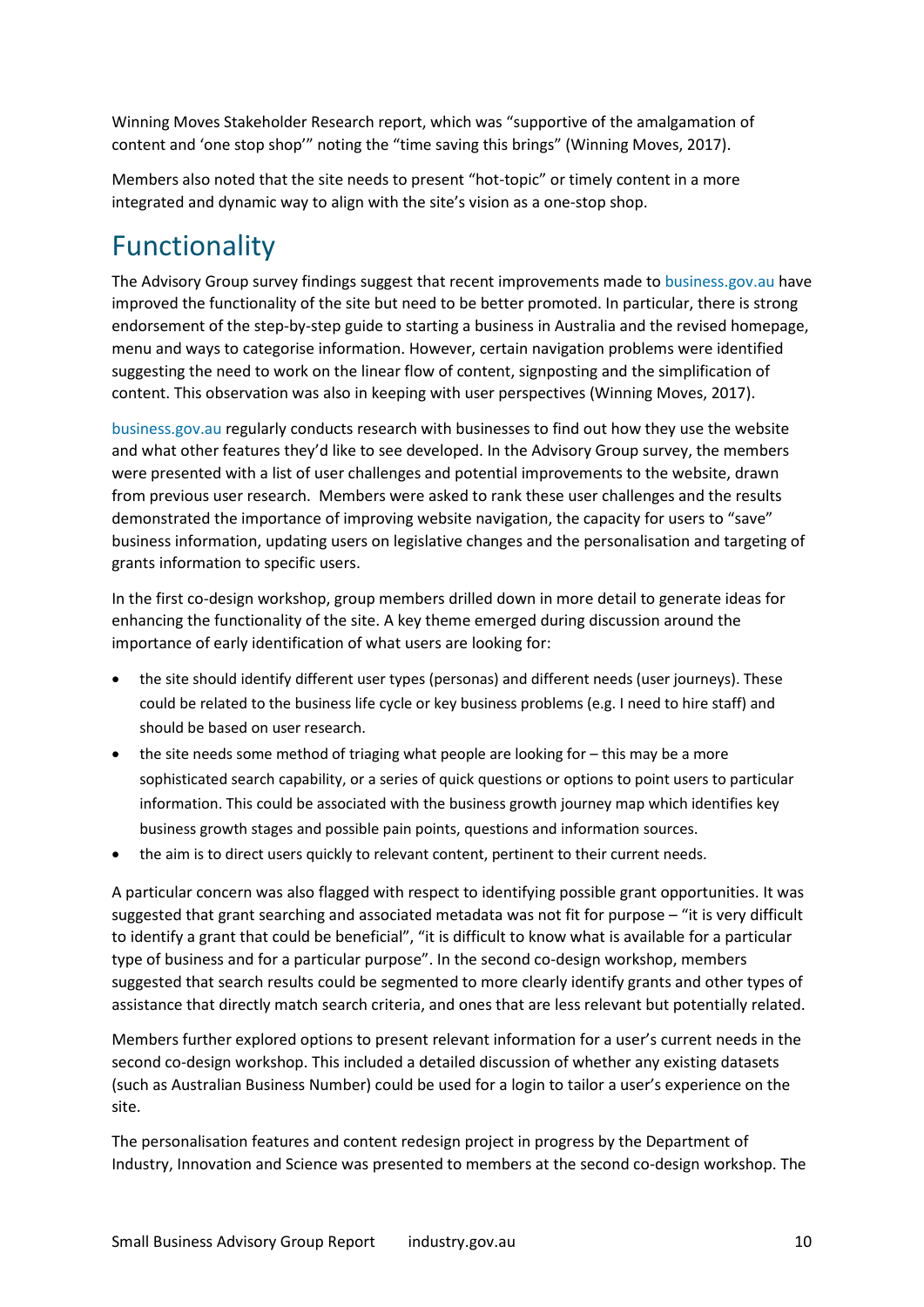business.gov.au site has traditionally focussed on providing static or 'evergreen' content, such as information about starting a business. The proposed personalisation changes to the site focus on providing timely and relevant information to users while they are browsing through the site's static content offering. The content redesign project will enable the system to better package a piece of content so that it can be reused across the site in multiple places, increasing a business's chance of coming across relevant information. This is a move away from the reliance on users finding information in a traditional 'newsroom', and instead will enable the site to present relevant information to a user at opportune times during their browsing experience.

Members agreed that the personalisation features that are in progress and planned under the Department's roadmap would be sufficient to tailor content for users while they are browsing the site. However, members felt that there would be value in an email-based subscription service to proactively advise users of relevant information and support offerings after they leave the site.

The Advisory Group's findings are supported by the Department's user research with businesses (Department of Industry, Innovation and Science, 2017). This research shows that users want to be notified about time-sensitive content that might be relevant to them, including changes in legislation and new areas of interest. They also want the ability to save or flag information in some way, and return to it later.

### <span id="page-10-0"></span>Content

<u>.</u>

In the Advisory Group member survey, the majority of members endorsed the existing portfolio of topics supported by business.gov.au (see Appendix 2, Chart 3). This observation was consistent with user perspectives (Winning Moves, 2017). Unsurprisingly, we discovered that "starting a small business", "closing a business", "registration and licenses", "tax and superannuation", and recruitment are considered the most important topics for small business. When we asked the Advisory Group to identify topics that they believed were missing from the service offering, an emphasis was placed on the provision of information to ensure that the business has problemspecific advice when things go wrong, and information to improve business leadership.

Three key observations on site content emerged in the first co-design workshop: the importance of back of house linkages between business.gov.au with the broader government ecosystem (federal, state and territory, local); the provision of business success information (benchmarking, cases and curated content form other authoritative sources); and, the inclusion of "must do, should do" critical information for "time poor" business owners.

### <span id="page-10-1"></span>Channels of communication

In the Advisory Group member survey, a broad range of suggestions were made for improving audience awareness of business.gov.au through identification of new and more traditional channels of communication (see Table 1). These largely focussed on methodologies to target specific audiences such as: influencer marketing through professional intermediaries (accountants, bookkeepers, solicitors), targeted social media and traditional advertising; working collaboratively with business, community and industry associations<sup>2</sup>, chambers of commerce and whole of

<sup>&</sup>lt;sup>2</sup> It is also worth noting the Productivity Commission's (2019) recent observation that small businesses have limited resources to implement mental health initiatives and recommend greater collaboration with industry associations and other professional groups to assist them.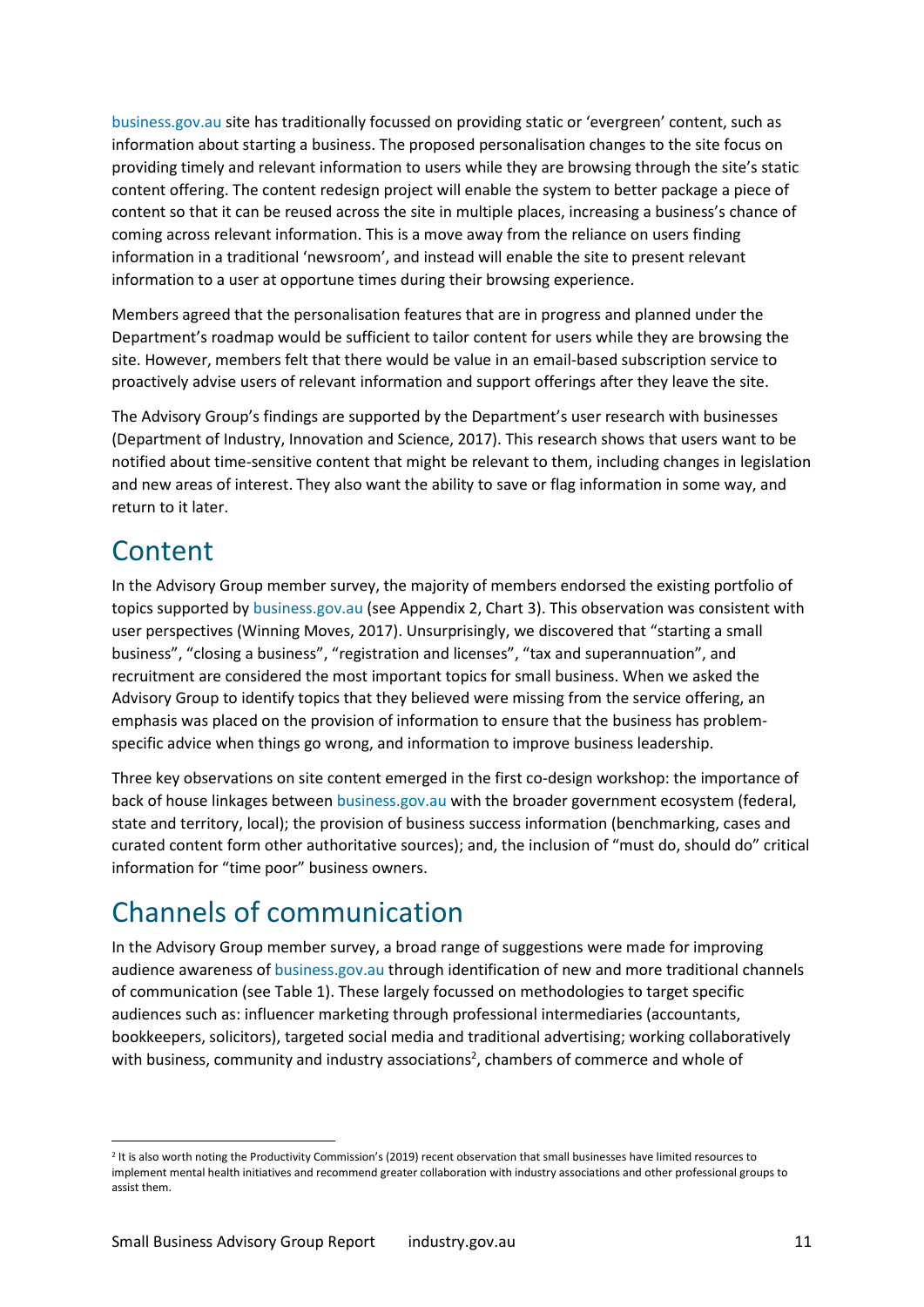government; and, promoting knowledge and peer group learning through webinars and vox pop case studies.

| Table 1. Advisory Group responses to question: What are your top three suggestions for improving |  |
|--------------------------------------------------------------------------------------------------|--|
| awareness of business.gov.au for small businesses?                                               |  |

| <b>First</b>                           | <b>Second</b>                                                             | <b>Third</b>                                                    |
|----------------------------------------|---------------------------------------------------------------------------|-----------------------------------------------------------------|
| Referral via intermediaries such as    | Influencer marketing (Instagram,                                          | studies<br>showing<br>Case<br>how                               |
| accountants, or solicitors             | Facebook, LinkedIn & blogging) -<br>successful<br>Australian<br>business  | business.gov.au helped a certain                                |
|                                        | people sharing their experiences                                          | business then running social<br>media ads or google retargeting |
|                                        | using business.gov.au                                                     |                                                                 |
| Industry associations                  | More social media                                                         | Pay money                                                       |
| Make all areas of government           | Consistent targeted advertising                                           | associations<br>industry<br>Use:<br>to                          |
| promote the site rather than their     |                                                                           | promote and train people in its                                 |
| own - Australian Taxation Office.      |                                                                           | use                                                             |
| Australian<br><b>Securities</b><br>and |                                                                           |                                                                 |
| Commission,<br>Investments<br>Fair     |                                                                           |                                                                 |
| Work Ombudsman, Australian             |                                                                           |                                                                 |
| Competition<br>and<br>Consumer         |                                                                           |                                                                 |
| Commission                             |                                                                           |                                                                 |
| Social Media                           | Regular print advertising                                                 | Promotion<br>through<br>industry                                |
|                                        |                                                                           | associations                                                    |
| Cross reference with organisations     | Stop selling that government is the                                       | Resource production                                             |
|                                        | only answer                                                               |                                                                 |
| <b>Chamber of Commerce</b>             | the<br>point<br>of<br><b>Business</b><br>At                               | Referral via intermediaries such as                             |
|                                        | Registration                                                              | accountants                                                     |
| traditional<br><b>The</b><br>awareness | Supporting<br>business<br>advisors,                                       | Encouraging<br>prominent<br>more                                |
| channels, like TV & radio, are going   | <b>accountants</b><br>and<br>similar                                      | support from related Government                                 |
| to attract an audience that will be    | professional services, as well as                                         | websites to refer visitors to                                   |
| unlikely to find the site through      | <b>business</b><br>networking<br>groups,<br>chambers of commerce etc with | business.gov.au                                                 |
| digital channels                       | on-boarding material to promote                                           |                                                                 |
|                                        | business.gov.au                                                           |                                                                 |
| Industry associations                  | Peer channels on social media                                             | Personal peer recommendations                                   |
| Work with tax/BAS agents to            | Work with the Australian Taxation                                         | Webinars (recorded for later view)                              |
| promote. We are always looking         | Office. People who register an                                            | are a great way to show the                                     |
| for ways to inform our clients.        | Australian Business Number, have                                          | information on the site.                                        |
| Saves us having to teach them.         | a debt, etc should get directed to                                        |                                                                 |
|                                        | the site                                                                  |                                                                 |

In the first co-design workshop, group members examined these suggestions in more detail. Three key themes emerged. Firstly, traditional channels of communication (e.g. print, TV and radio advertising) have limited impact. Secondly, once again a greater emphasis was placed on engaging the business advisory eco-system, and greater cross government, university and TAFE collaboration. There was also strong advocacy of the need to continue to embrace the opportunities afforded by advances in digital technology such as: greater search engine optimisation and use of Google Analytics to analyse and track traffic and usage; the use of various media to convey business success stories, inform user about grant opportunities, and increase compliance; the development of a subscriber model to sign up for a personalised information feed; and more active use of social media to promote business success stories and networking.

In the second co-design workshop members discussed the challenges of reaching users who would benefit from the site but do not currently engage with it. Members reiterated the need to use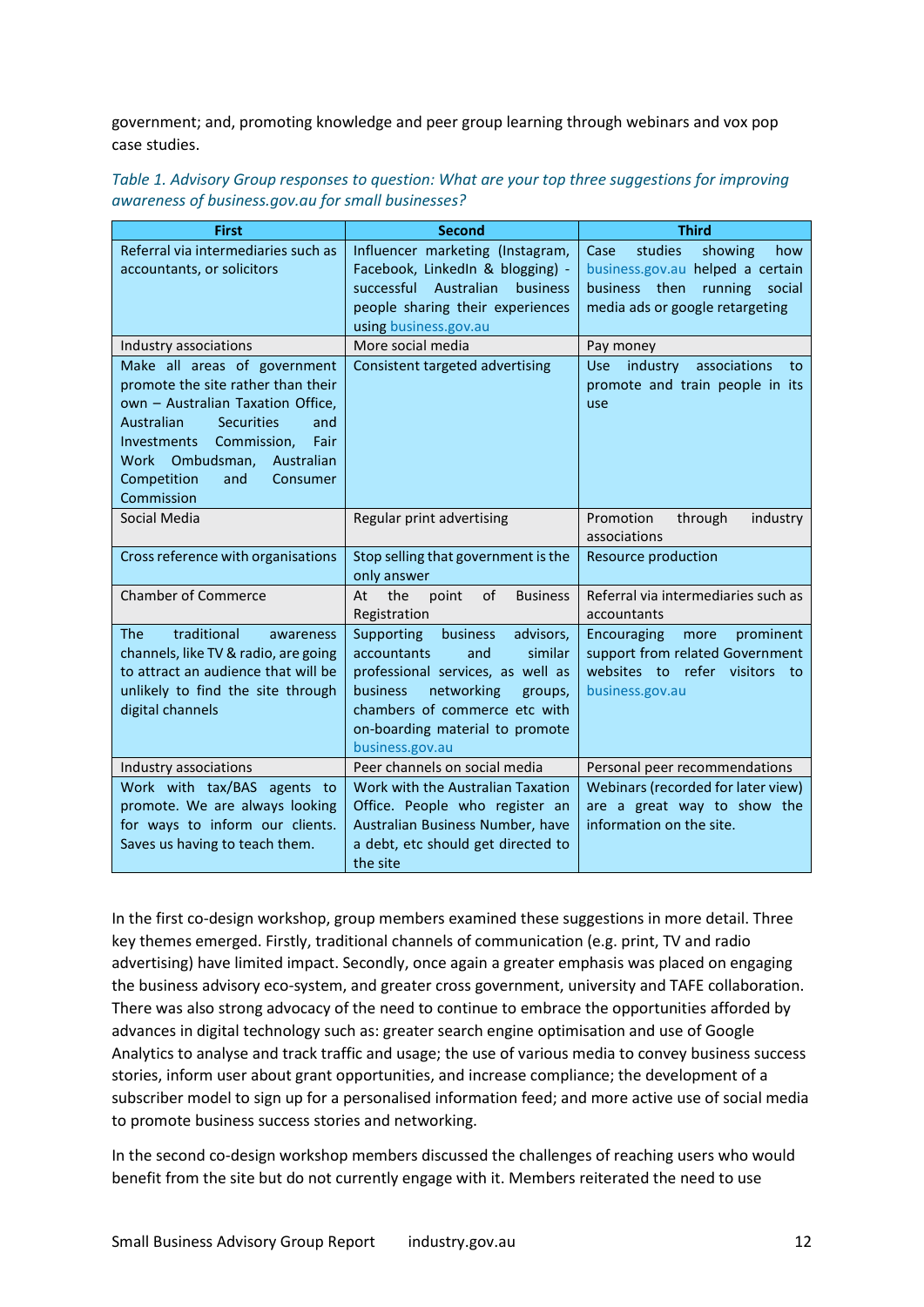strategic communication channels, such as connecting with intermediaries with greater coverage of the broader small business community. In addition, the use of more contemporary communication mediums such as podcasts was suggested as another avenue to refer potential users to [business.gov.au.](http://www.business.gov.au/)

### <span id="page-12-0"></span>Mobile application (app)

In the Advisory Group member survey, a narrow majority of respondents believed that an application "would provide additional benefits to small and family businesses". Some of the reasons given in support of its development tended to focus on generalities rather than specific requirements: "[T]here are lots of apps around across government", or "[I]t's the way of the world". On closer inspection during our first co-design workshop, strong doubts emerged about the benefits of an application over a mobile responsive website particularly given the site takes a "mobile first"<sup>3</sup> approach. Members noted that apps are more suited to repetitive, transactional processing (e.g. banking) than providing information and resources like those on business.gov.au.

<u>.</u>

<sup>&</sup>lt;sup>3</sup> A mobile first approach ensures that a website can be effectively used regardless of a user's device size, type, processing power, or browser. This differs from an application (app), which is a program that must be downloaded on a user's device for them to access it.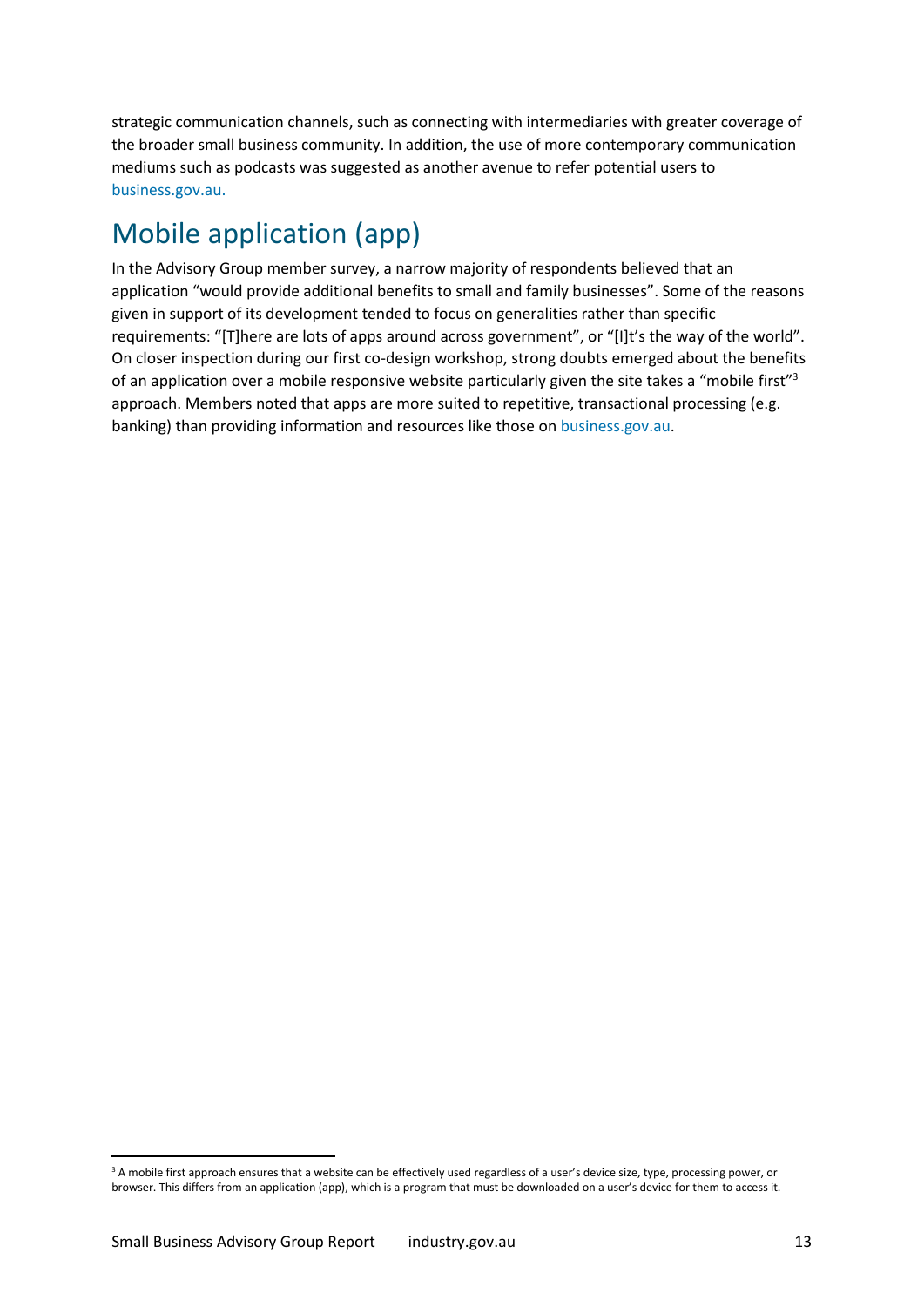## <span id="page-13-0"></span>PART THREE: Recommendations

### *1. A clear vision and scope for business.gov.au*

Small businesses want a trusted, one-stop shop to access the government information and assistance that they need. It should not mirror government internal structures (federal, state, local) and content should not be dispersed across multiple agencies, platforms and technologies (various applications and websites).

### *2. Functionality – improving how business.gov.au works and how information is found*

Small businesses are seeking content that is tailored for their personal and user journey.

### *3. Content – improving the relevance and quality of information*

Small businesses need access to information that is practical, in plain English and presented via a range of content mediums.

### *4. Channels of communication*

Intermediaries (such as accountants, bookkeepers, business advisers, and industry and professional associations) are key points of contact for small business. These established relationships can be better leveraged to encourage intermediaries to refer small businesses to business.gov.au and push out relevant information that meets their members' and clients' needs.

### *5. Mobile application (app)*

The Advisory Group considered the issue of developing new applications. It decided that given that small businesses want easy access to government information from any device, at any time, the business.gov.au website should continue to be developed with a "mobile-first" approach, meaning the website and its key features are easily accessible from all devices, at all times. This would negate the need for the development of applications at this time.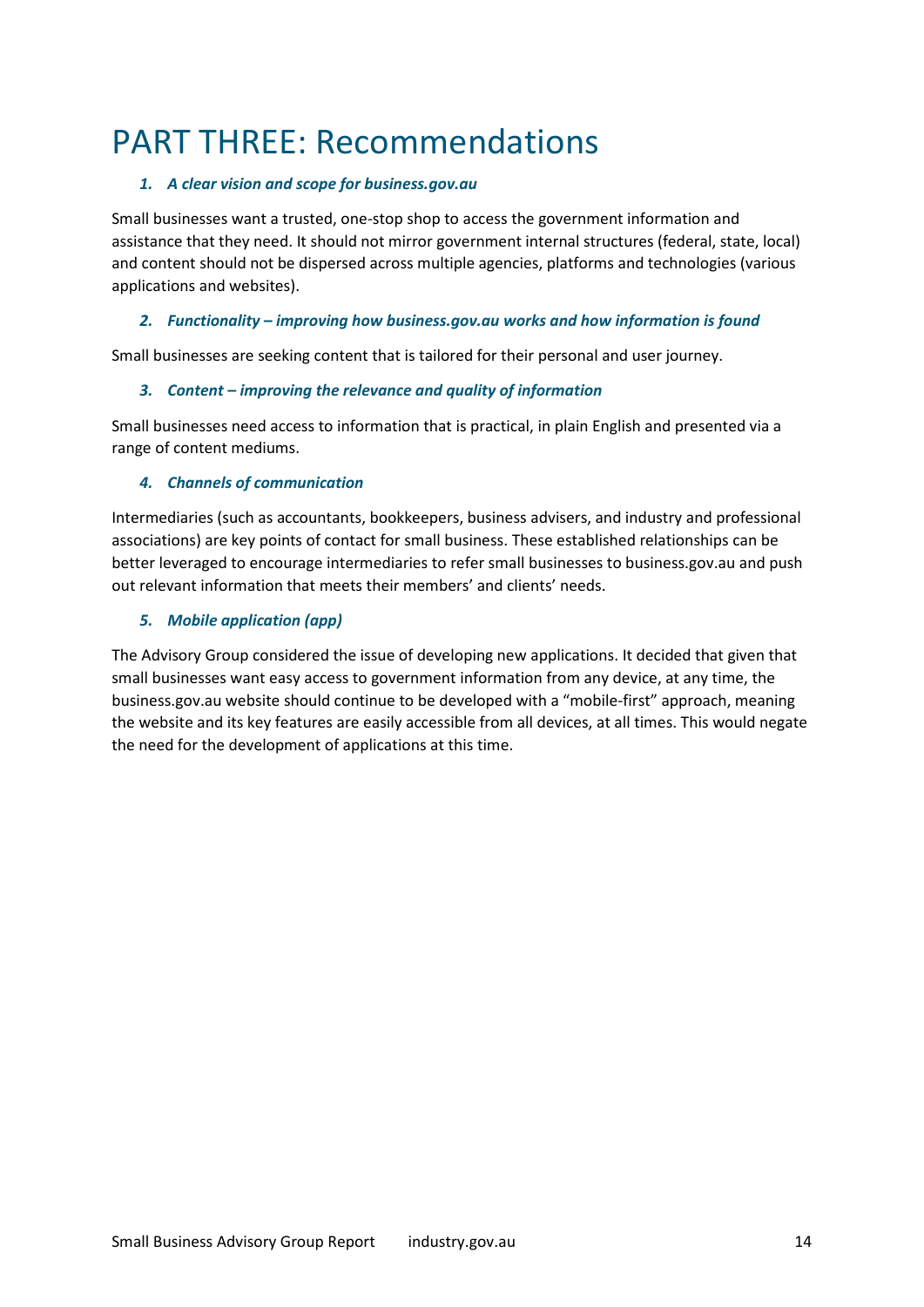### <span id="page-14-0"></span>1.A clear vision and scope for business.gov.au

*Small businesses want a trusted, one-stop shop to access the government information and assistance that they need. It should not mirror government internal structures (federal, state, local) and content should not be dispersed across multiple agencies, platforms and technologies (various applications and websites). To achieve this aim:* 

- 1.1. A more coordinated approach across government should be taken to improve the concentration of relevant content for small business. The website's current impact is diluted due to similar content targeting the same audience dispersed across multiple government agencies and technologies. This requires a clear and agreed understanding about the scope of [business.gov.au'](http://www.business.gov.au/)s remit, including content ownership and where to leverage from other agencies.
- 1.2. Ongoing consultation with relevant stakeholders is required for the site to continue delivering outcomes for the benefit of small business. This includes state and territory government representatives, who should have responsibility for keeping their content on business.gov.au current and relevant, and proactively informing the business.gov.au team about current topics of interest. There should also be regular consultation by the Department of Industry, Innovation and Science with industry associations and professional bodies to ensure what is being delivered meets the needs of business.
- 1.3. To realise the vision of business.gov.au as a one-stop shop, the site needs an increased focus on presenting timely or 'hot-topic' content in a more dynamic way. In addition to the personalisation and content rewrite and redesign work already underway by the Department, the site should leverage existing intelligence to provide content on current issues of relevance to small business. Options could include information and data from sources such as the Department's Contact Centre's phone and webchat interactions, key contacts within industry, or linking existing information from other government sites.

### <span id="page-14-1"></span>2. Functionality – improving how business.gov.au works and how information is found

*Small businesses are seeking content that is tailored for their personal and user journey. To achieve this aim:* 

- 2.1. Web design must be based on principles of user centred design, such as the "mobile first" approach currently applied to the site. The site must be intuitive, accessible in multiple ways (via search engines or while browsing through the website), reflecting different user journeys at different entry and exit points with information communicated in plain English.
- 2.2. User journeys and personas have been developed to help drive personalisation of the site. These should be reviewed and refined over time. In the future, the site could surface relevant content, such as grants or other important business information to users based on their persona, browsing behaviour and other relevant information such as location. The recently improved grants search functionality provides users with the ability to find grants and support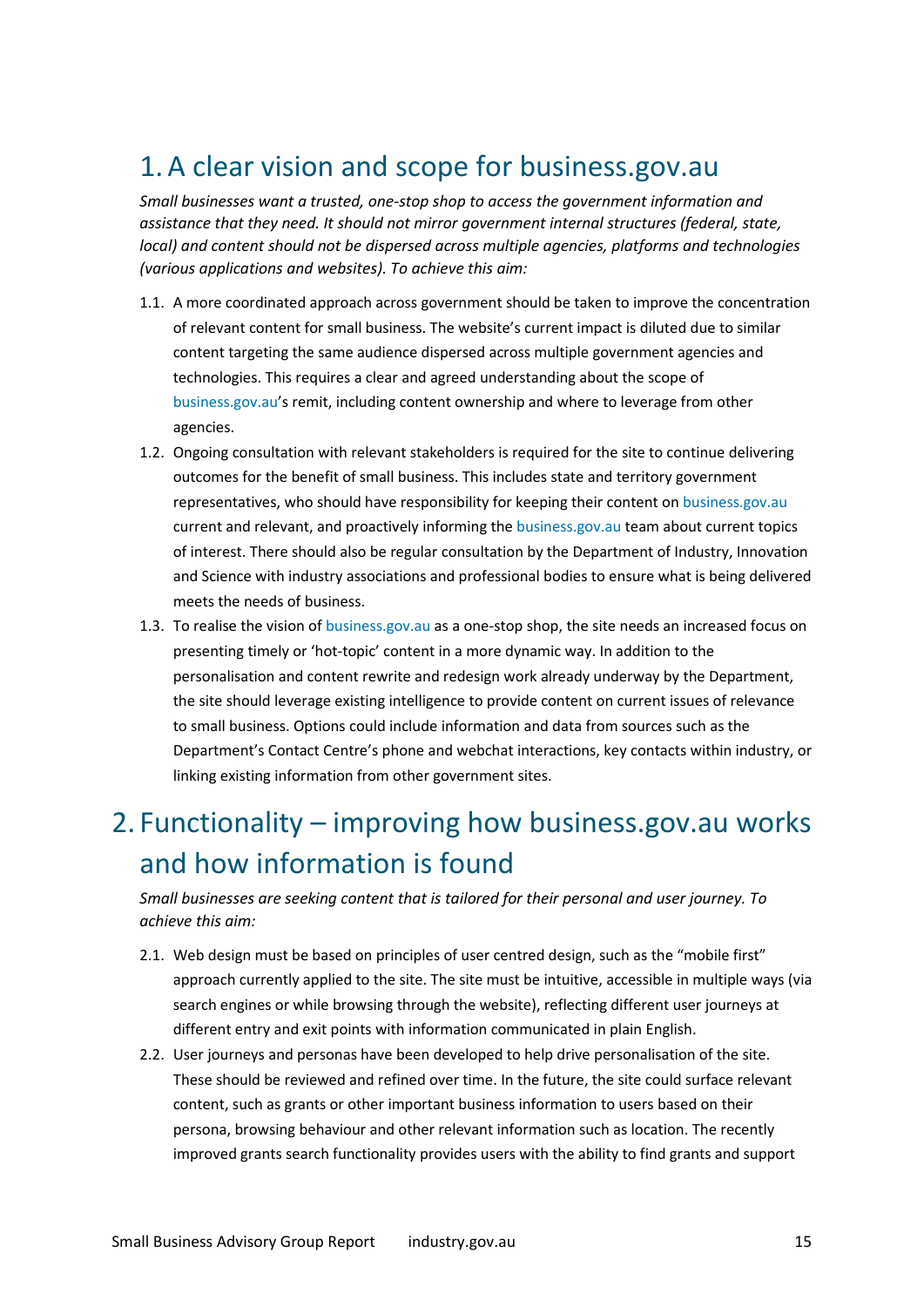options through a manually filtered search journey. This should be improved and have the information reused to drive personalisation across the site.

- 2.3. Machine learning and analytic capability should be used to define these user journeys and identify new ones as the system reaches maturity over time.
- 2.4. One of the user journeys should lead to the user not setting up a business and this should be designed in such a way to ensure that this is not a negative outcome for the user.
- 2.5. Landing page design must be easily navigable with clear pathways of content, and sign-posting to guide users to the next piece of content to read.
- 2.6. The site should better detect and react when a user is having difficulty finding information on the site. This could include identifying when the user displays certain behaviours that indicate a "struggle pattern" – for example viewing the same page multiple times, indicating that they are stuck in a navigational loop. When a user displays these behaviours, the site should intercept them and provide a waypoint to assist them in finding information, or a seamless referral so they can speak to an adviser (such as the webchat facility or contact centre).

### <span id="page-15-0"></span>3. Content – improving the relevance and quality of information

*Small businesses want access to information that is practical, in plain English and presented via a range of content mediums. To achieve this aim:* 

- 3.1. Small businesses should not need to understand agency or government structures in order to access information and services that are relevant to their small business operations.
- 3.2. Small businesses want the language and tone of the content to connect at the individual level "talk to me as a person not a business". Content should be communicated in plain English and not bureaucratic speak, including consideration of users from a non-English speaking background. Nor should it be assumed that the user has even a basic knowledge of running a business – there is a very broad spectrum of small business owners with varying depth and breadth of expertise.
- 3.3. Information must be practical and address key threshold questions such as "What is the essential information I need to know to comply?" but also aspirational questions such as "[W]here do I want my business to be in the future and how do I get there?".
- 3.4. Designers should be encouraged to think differently about how they can use content and different mediums to encourage engagement. For example: compelling real life case studies that illustrate how successful small businesses have met certain challenges or cautionary case studies that illustrate what not to do; business leadership webinars; partnering with relevant podcasts; tool kits – fast facts on key areas of practical interest; benchmarking the performance standards of different industries to act as a source of lesson-drawing.

### <span id="page-15-1"></span>4. Channels of communication

*Intermediaries (such as accountants, bookkeepers, business advisers, and industry and professional associations) are key points of contact for small business. These established relationships can be better leveraged to encourage intermediaries to refer small businesses to*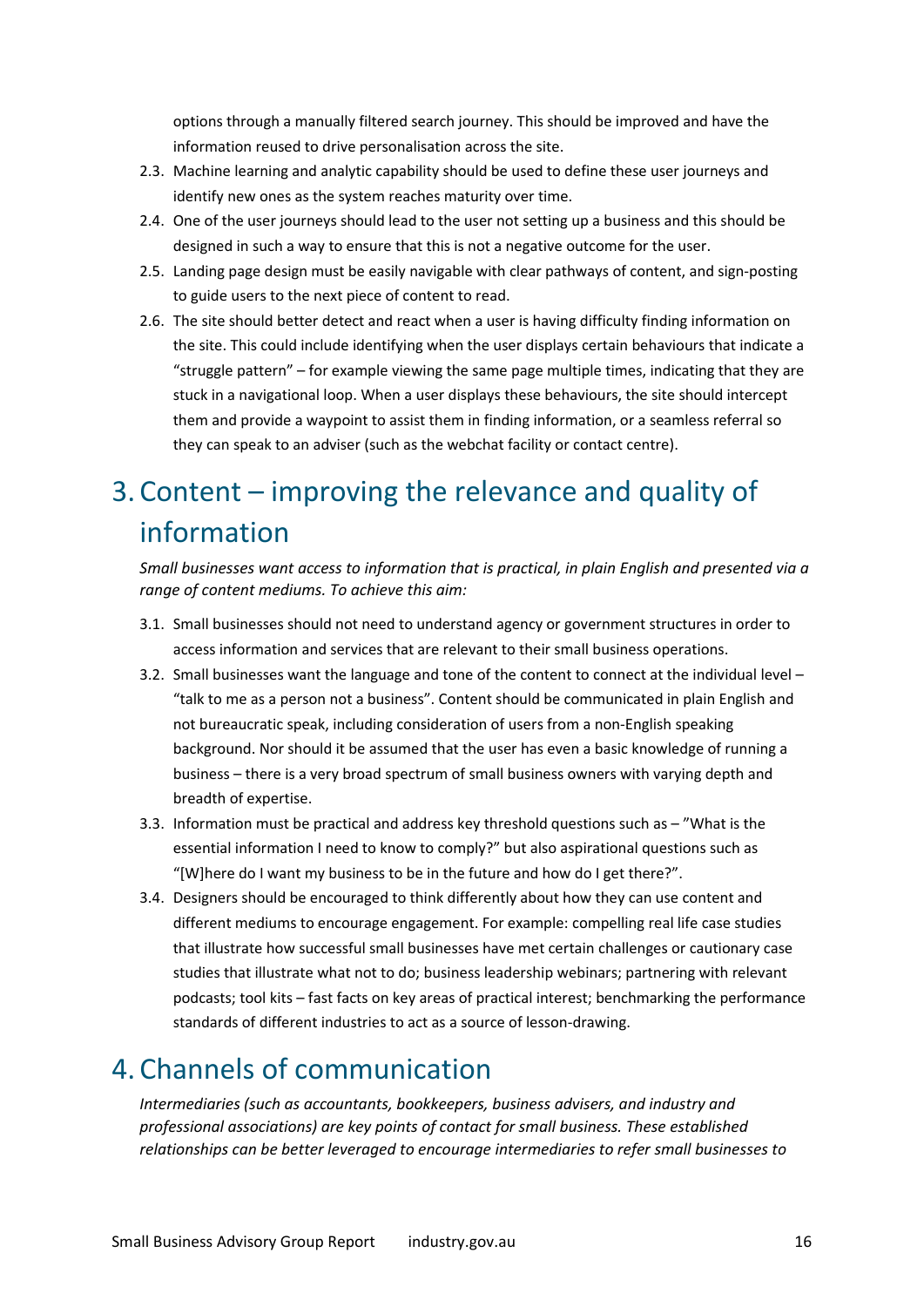*business.gov.au and push out relevant information that meets their members' and clients' needs. To achieve this aim:* 

- 4.1. Develop "packaged content" relevant to intermediary members' user journeys and personas in a format they can easily be disseminated (both individually and collectively).
- 4.2. The website should allow users to register or subscribe to receive notifications through business.gov.au. This would allow users to nominate their information preferences, so they could be proactively alerted – for example if there is a change in relevant compliance obligations, or when a particular grant program opens for applications.
- 4.3. The website and its content needs to be promoted through a targeted and integrated marketing strategy which includes: relevant social media channels, including paid content; email marketing; referrals from intermediaries; and, referrals in the form of direct links on other government websites (e.g. Australian Taxation Office, Australian Securities and Investment Commission) to business.gov.au.
- 4.4. Potential collaborations include educational and research institutions, industry associations, professional registration bodies (e.g. Certified Practicing Accountant) and leveraging off existing networks from state government and the private sector.
- 4.5. The website needs to continue to monitor and optimise its search ranking so that it can easily be found in search engines such as Google. Businesses "don't know what they don't know" and often turn to Google first, when searching for answers. The business.gov.au website is ranked highly in all major search engines, often appearing on the first page of Google search results. Attracting users to the site through search engines is an excellent way to attract small businesses searching for information. The content on the website needs to be continually monitored and optimised, to ensure it is keeping up with search engine algorithm changes.

### <span id="page-16-0"></span>5.Mobile application (app)

5.1. The Advisory Group considered the issue of developing new applications. Members agreed that given that small businesses want easy access to government information from any device, at any time, the business.gov.au website should continue to be developed with a "mobile-first" approach, meaning the website and its key features are easily accessible from all devices, at all times. This would negate the need for the development of applications at this time.

It is important to note that these recommendations significantly align with those made by Winning Moves (2017) and recommendations 4, 5, 6 and 7 advocated by the Small Business Digital Taskforce (2018). See Appendix 3 and 4.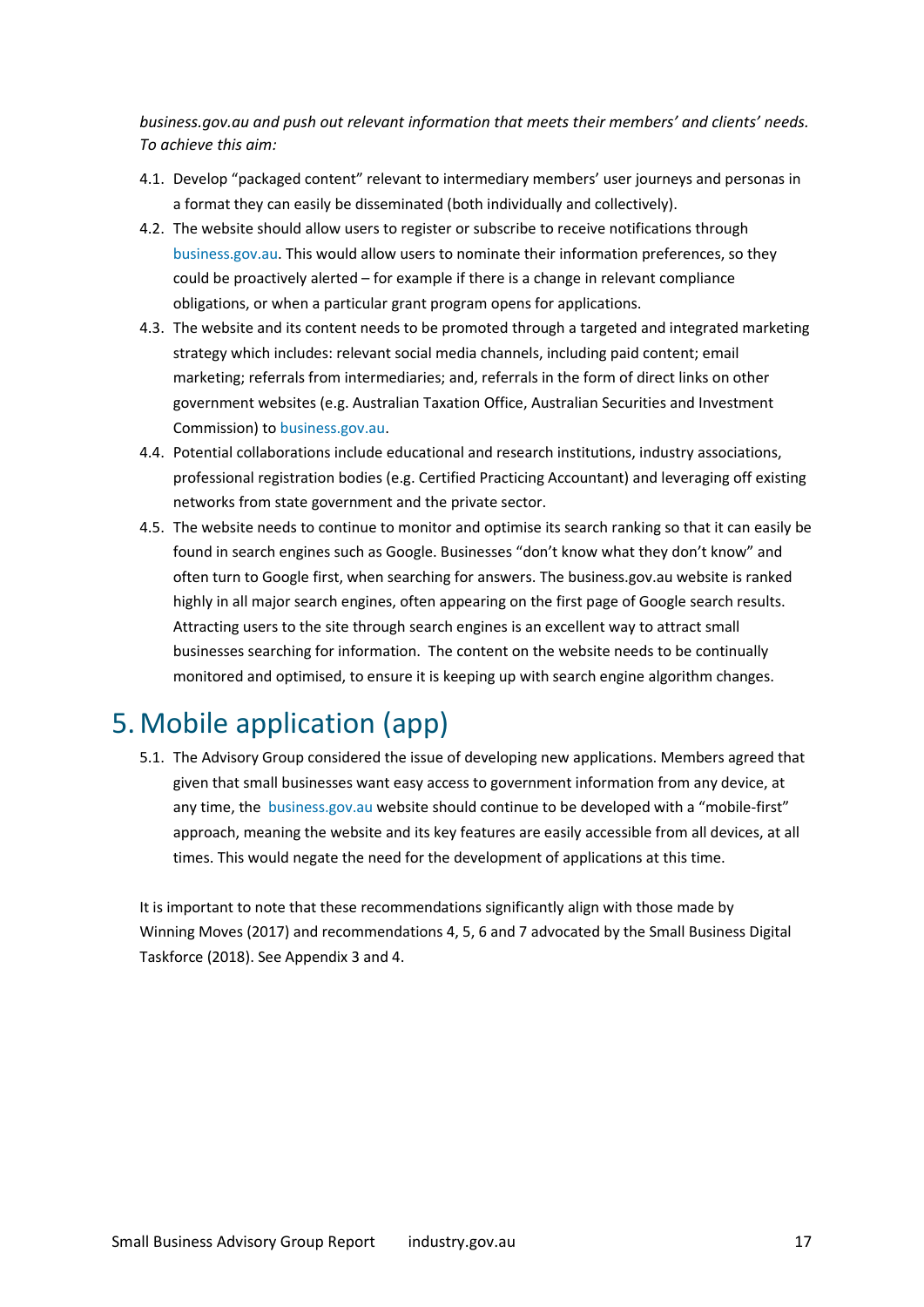# <span id="page-17-0"></span>PART FOUR: Capability and roadmap alignment

Capability has been built within the Department of Industry, Innovation and Science over the past five years to enable the design and delivery of high quality digital products.

The teams working on business.gov.au operate using an Agile approach to system development. Fundamental to this methodology is user-centred design and working within a multi-disciplinary team to ensure a balance of skills and that subject matter experts work directly with technology development teams. The team behind the website development includes: content writers, business analysts, subject matter experts, user experience experts, service designers and developers. The Department of Industry, Innovation and Science also has partnerships with third party agencies to leverage private sector capabilities to complement its internal skill base.

All business.gov.au products are developed using the Digital Transformation Agency's Digital Service Standard Framework.

The recommendations outlined in the report materially align with the Department of Industry, Innovation and Science's business.gov.au roadmap of planned work. The roadmap provides an overarching vision for the site and sets the direction for addressing the current user challenges. All bodies of work set out in the roadmap are based on evidence and research with users, and prioritised based on the item of work that will deliver the highest business value first.

The business.gov.au roadmap program of work is in progress and aligns to the Advisory Group's recommendations about user-centred content design, providing information in plain English and improving the pathways to timely information. However, some further thought will need to be given to how [business.gov.au](http://www.business.gov.au/) can more effectively harness the support and resources of the broader business intermediary ecosystem.

In summary, the Department of Industry, Innovation and Science possesses the institutional capacity and capabilities to deliver on this program of change for supporting the needs and aspirations of small business in Australia.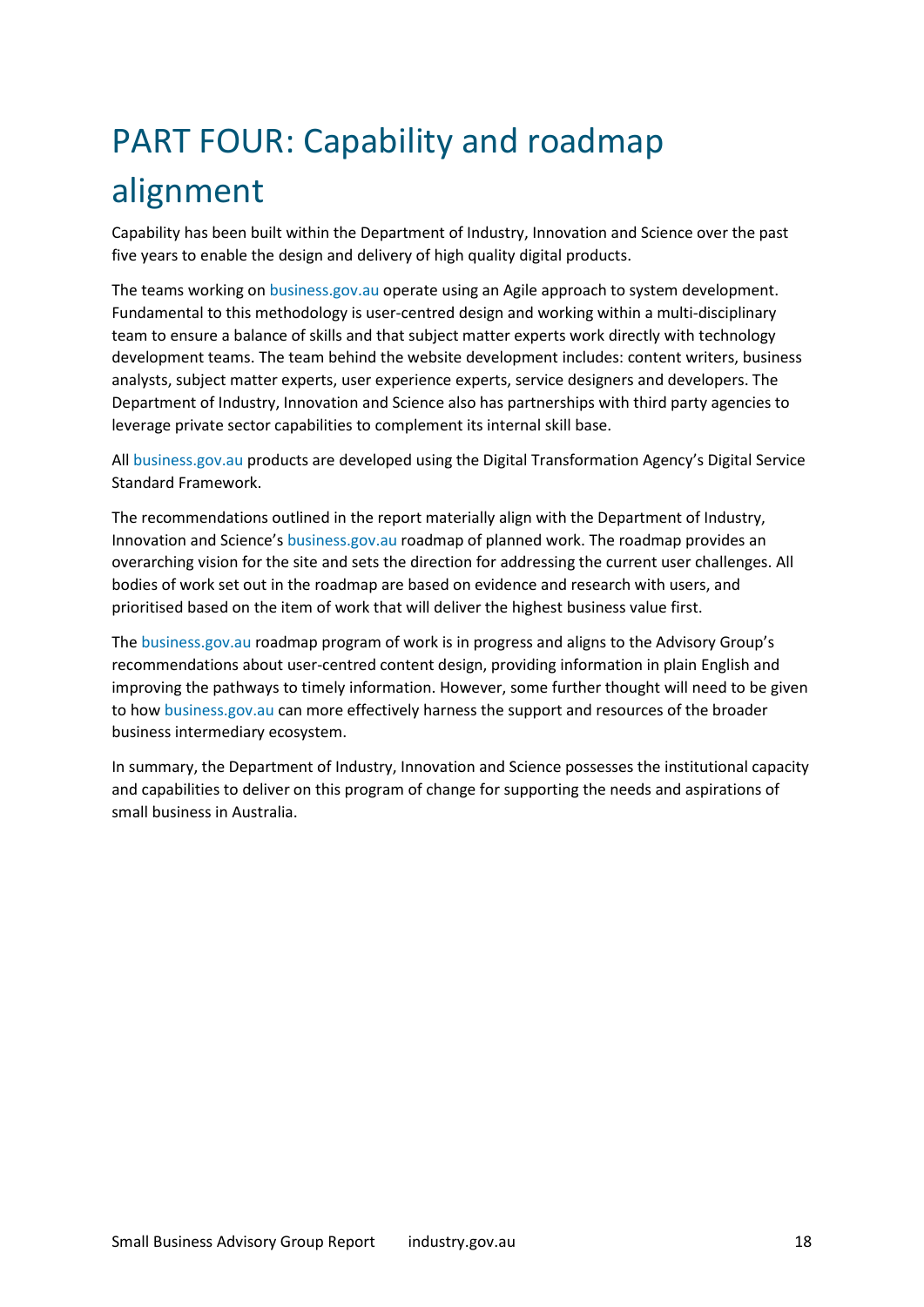# <span id="page-18-0"></span>References

- Department of Industry, Innovation and Science. (2017). *Connecting Business to Government Support Research Report.*
- Digital Transformation Agency. (2018). *Corporate Plan 2018-22.* Retrieved from https://www.dta.gov.au/about-us/reporting-and-plans/corporate-plans/corporate-plan-2018-22
- Productivity Commission. (2019). *Productivity Commission Issues Paper: The Social and Economic Benefit of Improving Mental Health.* Retrieved from https://www.pc.gov.au/inquiries/current/mentalhealth/issues/mental-health-issues.pdf
- Small Business Digital Taskforce. (2018, March). *Report to Government.* Retrieved from https://www.industry.gov.au/data-and-publications/small-business-digital-taskforce-report-togovernment
- Winning Moves. (2017). *Final Report: stakeholder research.* prepared for the Department of Industry, Innovation and Science.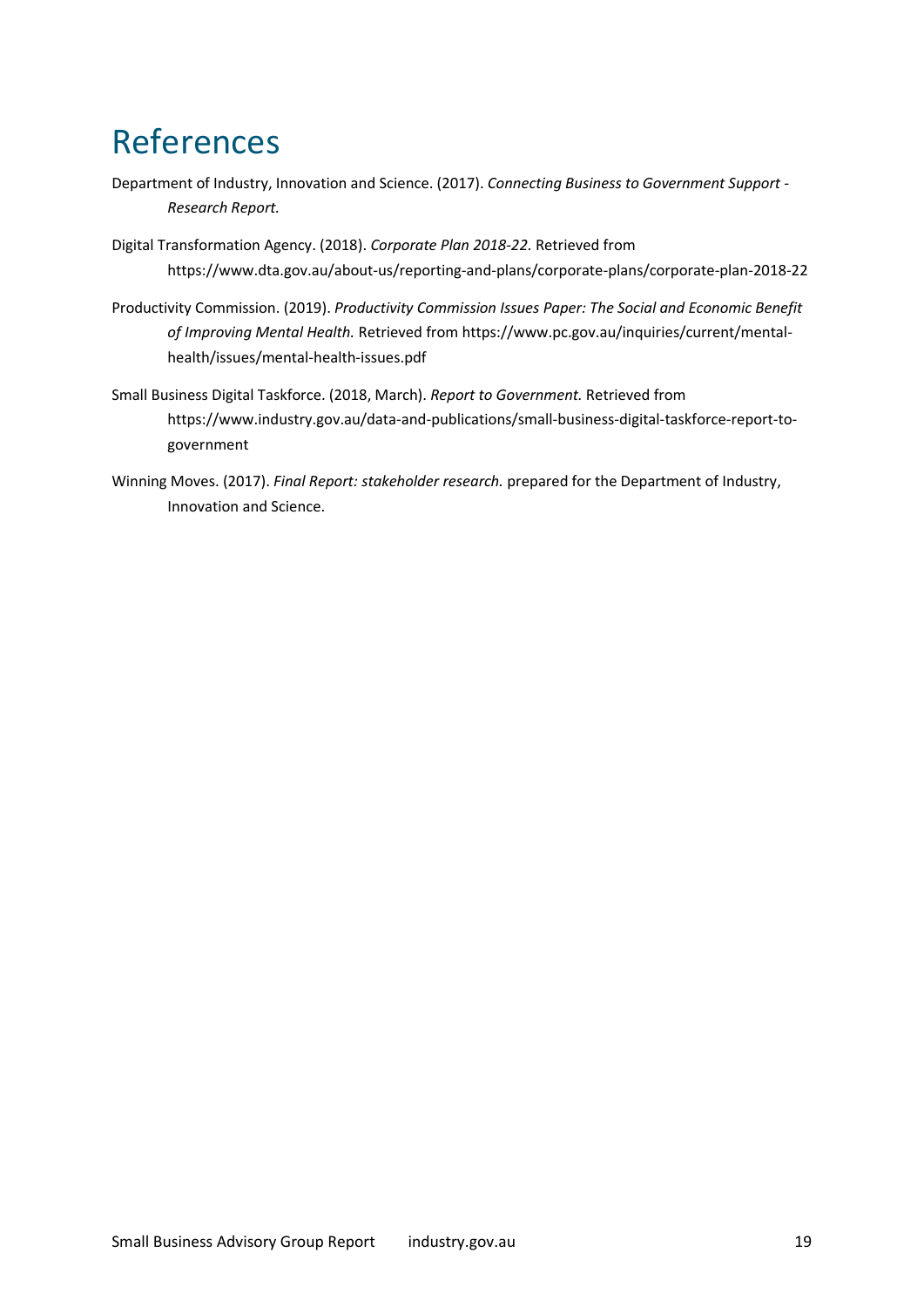# <span id="page-19-0"></span>Appendix 1. The Small Business Advisory **Group**

The Advisory Group is composed of 10 members who are representative of the broader business sector, including the small and family business sector. The Group also includes at least one representative of the business sector with experience in web design and user experience.

Members are appointed by the Minister for Industry, Science and Technology, in consultation with the Minister for Small and Family Business, Skills and Vocational Education, the Australian Small Business and Family Enterprise Ombudsman (ASBFEO) and Council of Small Business Organisations Australia (COSBOA).

| Co-Chair | Minister for Industry, Science and Technology                            |
|----------|--------------------------------------------------------------------------|
| Co-Chair | Minister for Small and Family Business, Skills and Vocational Education  |
| Member   | Matthew Addison - Executive Director, Institute of Certified Bookkeepers |
| Member   | Kate Carnell - Australian Small Business and Family Enterprise Ombudsman |
| Member   | John Chapman - South Australian Small Business Commissioner              |
| Member   | Kym Clark - Founder and Owner, She's Empowered                           |
| Member   | Paul Meissner - Founder and Managing Director, 5ways Accounting          |
| Member   | Michelle Melbourne - Executive Director, Intelledox                      |
| Member   | Dominic Ooi - Director, South West Sydney Business Enterprise Centre     |
| Member   | Juliana Payne - CEO, Restaurants and Catering Australia                  |
| Member   | Peter Strong – CEO, Council of Small Business Organisations Australia    |
| Member   | Russell Zimmerman - Executive Director, Australian Retailers Association |

The membership includes: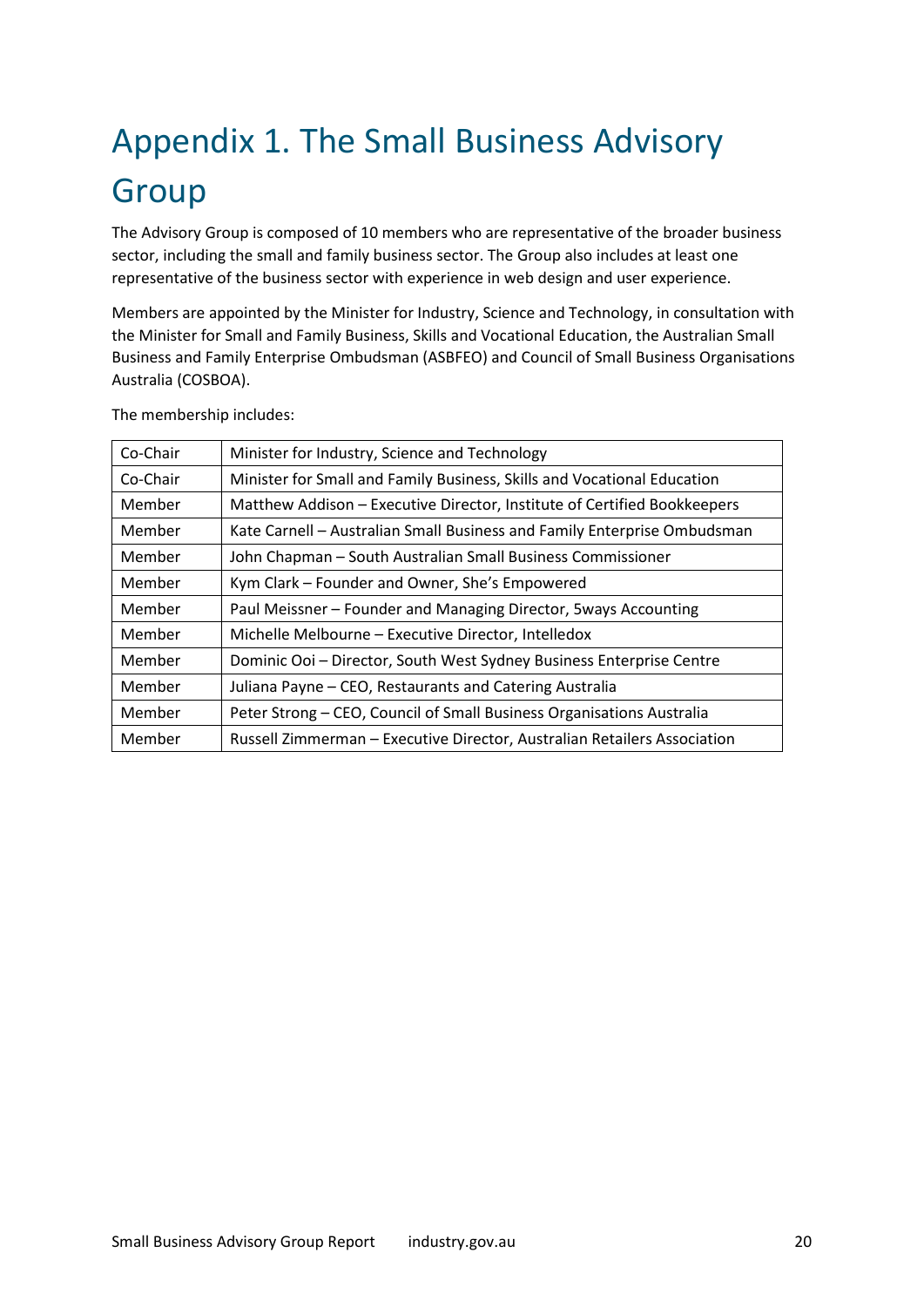# <span id="page-20-0"></span>Appendix 2. Stakeholder awareness and knowledge of business.gov.au



*Chart 1. How frequently do you use business.gov.au?* 



*Chart 2. How frequently do you direct others to the website?*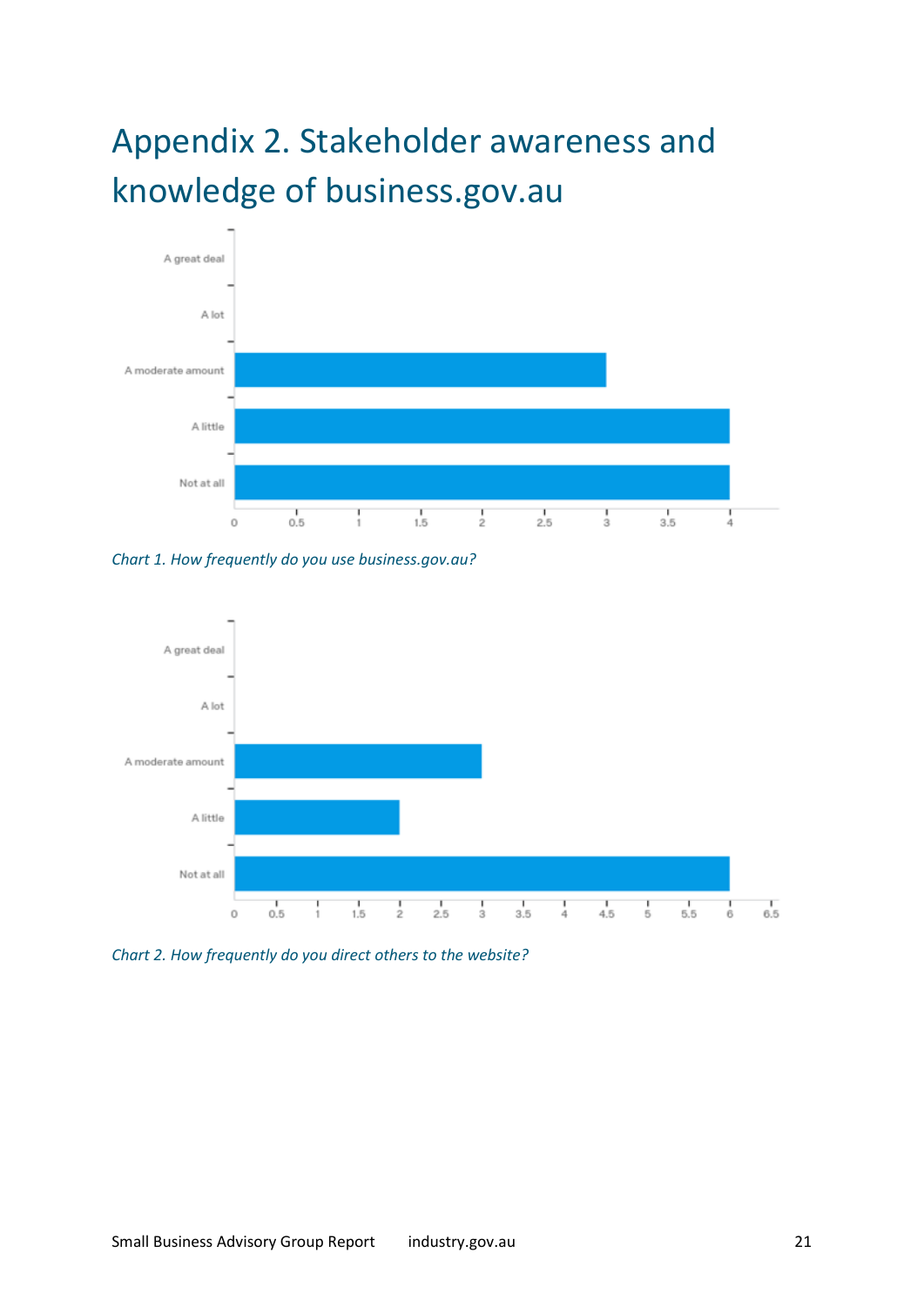

*Chart 3. Are any of the following topics useful to small business?*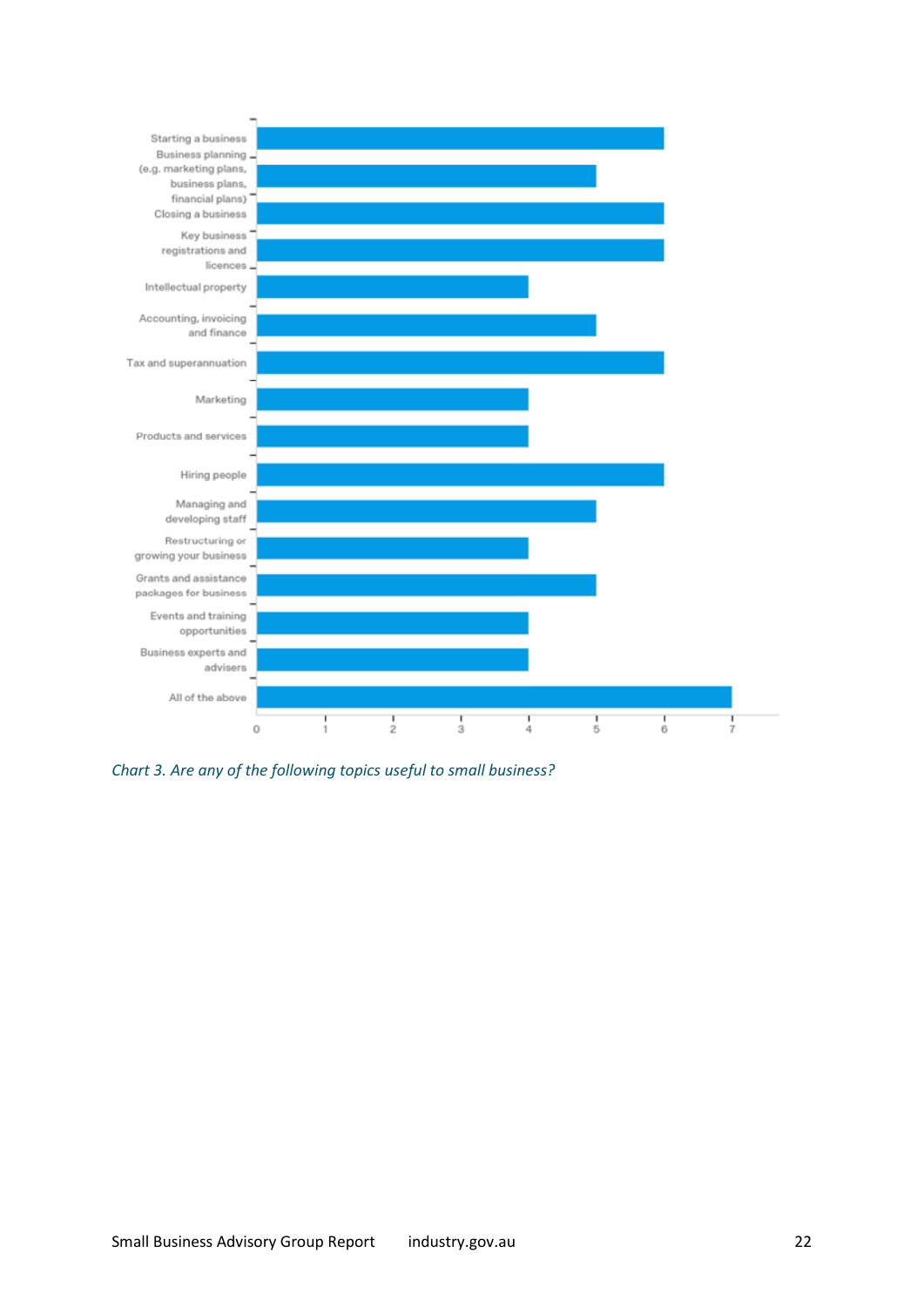# <span id="page-22-0"></span>Appendix 3. Recommendations from Winning Moves (2017)

The study has highlighted opportunities to further enhance business.gov.au marketing and delivery:

- Increased marketing and especially cross-promotion of the site and its content. This could include advertising through individuals' personal social media use.
- There continue to be opportunities to refine the in-site customer experience and off-site marketing activities, built around key customer journeys and opportunities to cross-promote appropriate complementary services, but also on sectors.
- Business.gov.au should continuing expanding its approach of migrating content to the site instead of signposting. This should focus on high demand and valued business content and engaged stakeholders.
- Based upon reticence amongst some non-users to switch from current sources, business.gov.au content and services could be more readily packaged for delivery by others (including accountants, industry associations and business advisors).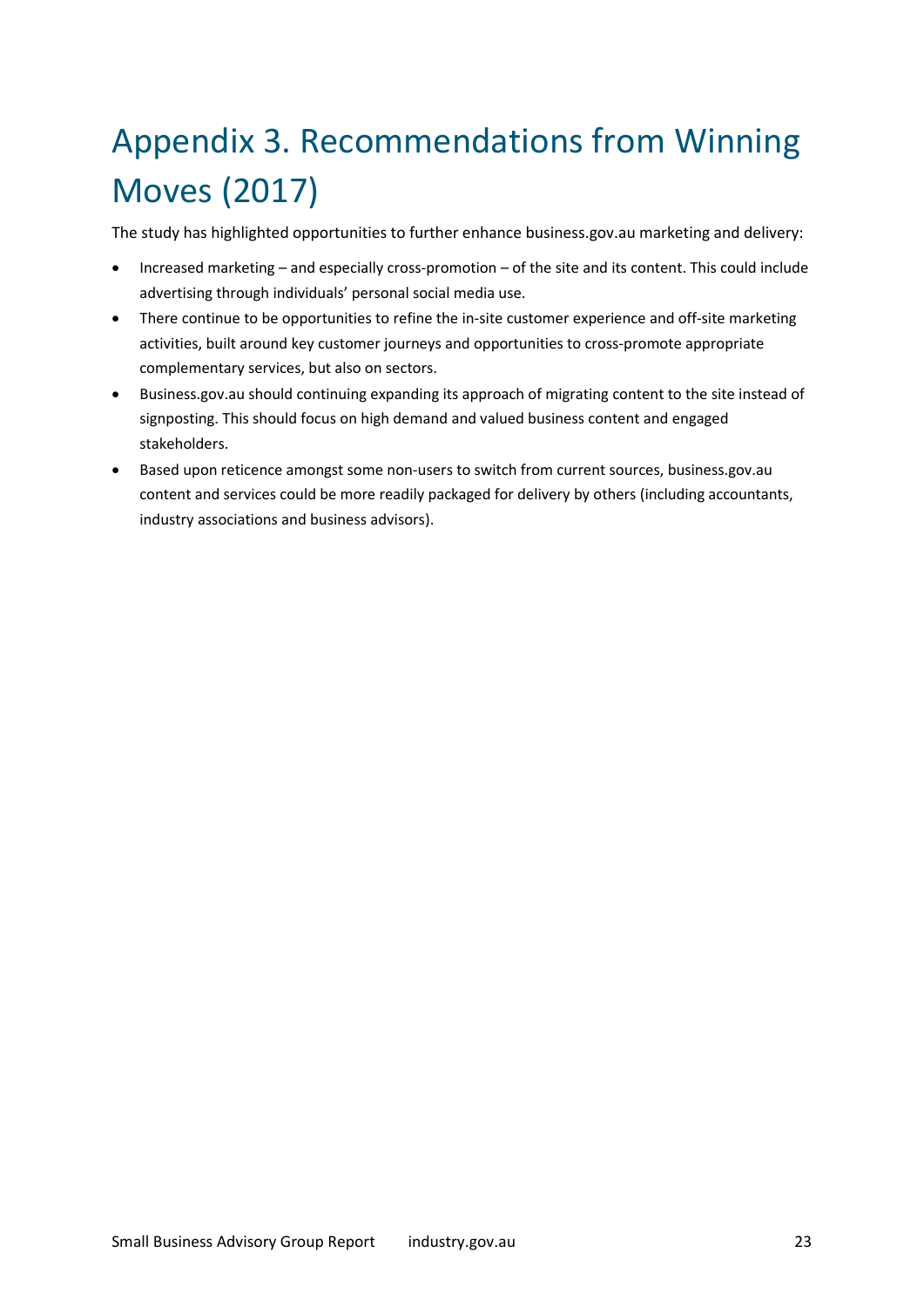# <span id="page-23-0"></span>Appendix 4. Recommendations from the Small Business Digital Taskforce (2018)

#### **Taskforce Recommendation 1: A non-government organisation (NGO)**

A central, national point for information and advice on digital opportunities for small businesses and their advisors. The NGO would:

- consolidate, disseminate and simplify information and advice on digital options provided by the public and private sector
- establish a two-way flow of information between the NGO and industry associations and Small Business Commissioners
- provide a multi-channel approach to address diversity of small business digital needs
- be the main vehicle through which the federal government will promote awareness of the benefits of digital adoption for small business
- establish and enhance business-to-business information sharing and best practice
- develop and deliver business benchmarking tools to assess the 'digital health' of a business
- promote and coordinate awareness campaigns on digital issues of concern to small business.

### *The Government supports this recommendation. The NGO will be expected to leverage business.gov.au as the well-established, trusted point of information for Australian business.*

#### **Taskforce Recommendation 2: Annual event for small business**

To highlight and explore emerging digital technology developments and issues impacting small businesses. The event would include a marketplace to enable vendors and suppliers to showcase new applications and services.

#### *The Government supports in principle this recommendation.*

#### **Taskforce Recommendation 3: Small Business Awards program**

Sponsored by industry to complement existing business awards. Would highlight 'unsung' small business owners who are loved by their customers or those that use technology to enhance their customer experience. The awards would form part of the annual event.

#### *The Government supports in principle this recommendation.*

#### **Taskforce Recommendation 4: Video and audio case studies**

Develop and distribute case studies and success stories of small businesses that have gone digital. Work with digital platforms and peer-to-peer services to identify small businesses using these services to grow and scale their business.

#### *The Government supports this recommendation.*